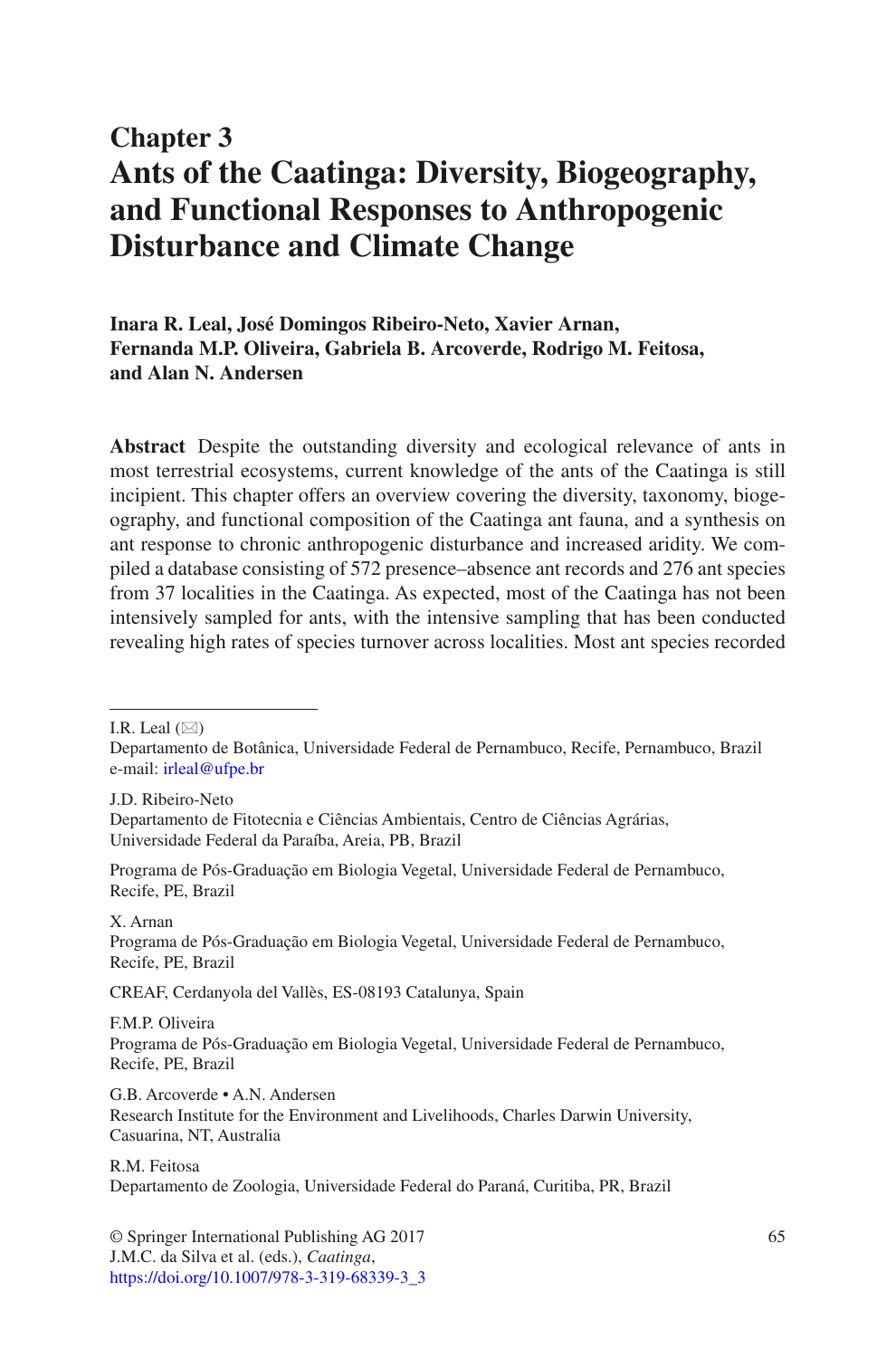in the Caatinga are widely distributed in other biomes, especially in Cerrado, and few species can be considered endemic to the Caatinga. Thus, the Caatinga ant fauna appears to represent an impoverished subset of the Cerrado's fauna. Such a reduced endemism and the occurrence of a highly depauperate ant fauna at a regional level contrast to the diversity patterns exhibited by the Caatinga flora and other faunal groups. Significant changes in ant taxonomic and functional composition in response to human disturbance are observed, with a predictable winner–loser replacement. Disturbance winners consist of generalist species exhibiting wide environmental tolerances and those inhabiting open habitats (Opportunists and Dominant Dolichoderinae). Highly specialized species are disturbance losers (Specialist predators). Aridity also affects both species occurrence and functionalgroup composition of local assemblages. Since several ant species and functional groups are sensitive to increasing disturbance and aridity, ant-mediated ecological services are already threatened in the Caatinga biota.

**Keywords** Chronic anthropogenic disturbance • Aridity • Winner–loser replacement • Ant functional groups

## **3.1 Introduction**

Ants (Hymenoptera: Formicidae) are one of the most ubiquitous, widespread, and abundant groups of animals on Earth. The total ant population is estimated at more than 100 quadrillion (115,000,000,000,000,000) individuals (Hölldobler and Wilson [1994\)](#page-28-0). A total of 13,300 species have been described (Bolton [2016\)](#page-26-0), although total diversity could well exceed 25,000 species (Bolton [2003;](#page-26-1) Wilson [2003\)](#page-30-0). Although this represents less than 1% of all described insect species (May [1988](#page-28-1)), ants are believed to represent at least 15% of total terrestrial animal biomass, including vertebrates (Fittkau and Klinge [1973\)](#page-27-0). This remarkable numerical dominance is reflected in their ecological importance, as ants mediate many key ecological processes, including modifying soil, serving as predators and scavengers, recycling nutrients, dispersing seeds, protecting plants against herbivores, and engaging in mutualistic associations with other organisms (see reviews in Hölldobler and Wilson [1990,](#page-28-2) [1994;](#page-28-0) Lach et al. [2010;](#page-28-3) Del Toro et al. [2012](#page-27-1)). Their nests and underground activities have such broad effects on other organisms that ants are often referred to as 'ecosystem engineers' (Folgarait [1998](#page-27-2); Meyer et al. [2011,](#page-28-4) [2013\)](#page-28-5).

Ants have attracted considerable attention in disturbance studies because they are commonly used as bio-indicators in land management (Hoffmann and Andersen 2003; Andersen and Majer 2004). Ants are sensitive to a range of disturbances, including those associated with farming (Silva et al. [2009;](#page-29-0) Leal et al. [2012\)](#page-28-6), logging (Vasconcelos et al. [2000](#page-30-1); Arnan et al. [2009](#page-26-2)), mining (Majer et al. [1984\)](#page-28-7), fire (Andersen et al. [2006;](#page-26-3) Arnan et al. [2006](#page-26-4)), and grazing by livestock (Hoffmann [2010\)](#page-27-3). These studies document a predictable replacement of disturbance 'losers'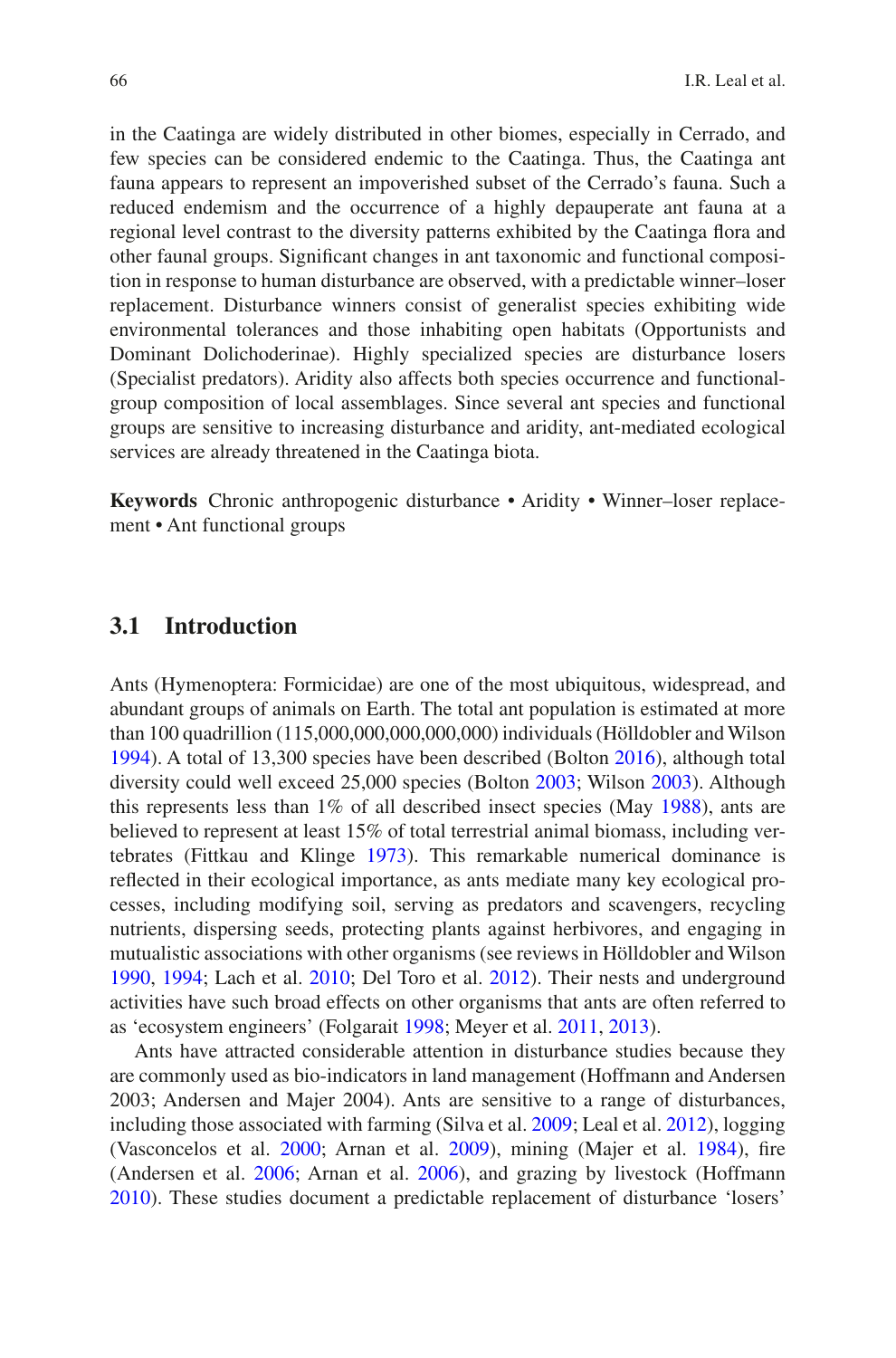(disturbance-sensitive taxa) by disturbance 'winners' (disturbance-adapted taxa; see Tabarelli et al. [2012\)](#page-30-2), with disturbance typically favoring open-adapted taxa at the expense of highly specialized, forest-associated functional groups (Andersen [2000;](#page-26-5) Hoffmann and Andersen [2003;](#page-27-4) Beaumont et al. [2012;](#page-26-6) Leal et al. [2012](#page-28-6)).

Global climate change is another threat to ant communities. Shifting distributions in response to climate change have been predicted for several ant species (Colwell et al. [2008](#page-27-5); Diamond et al. [2012](#page-27-6); Warren II and Chick [2013](#page-30-3); Resasco et al. [2014;](#page-29-1) Del Toro et al. [2015](#page-27-7); Kwon et al. [2016\)](#page-28-8). For example, Colwell et al. [\(2008](#page-27-5)) predict that as many as 80% of the ant species of a lowland rainforest could decline or disappear from the lowlands because of upslope range shifts and lowland extinctions due to higher temperatures. While species' range shifts at higher latitudes may be compensated for by species from lower latitudes as the climate warms, no species are available to replace the lowland tropical species that already live close to their thermal limits (Deutsch et al. [2008](#page-27-8)). Range-restricted, high-elevation species have nowhere to disperse (Nowrouzi et al. [2016\)](#page-28-9). Zones of especially high ant species turnover can be identified along rainfall gradients, and these are likely to be especially sensitive to future climate change (Andersen et al. [2015\)](#page-26-7). The ranges of invasive ants, which can displace native species, are likely to expand under global warming (Roura-Pascual et al. [2004](#page-29-2); Fitzpatrick et al. [2007](#page-27-9)). Finally, climate change could further intensify the negative effects of disturbance; there is increasing evidence that climate change and disturbance can have complex and sometimes synergistic effects on biodiversity (Travis [2003;](#page-30-4) Ponce-Reyes et al. [2013](#page-29-3); García-Valdés et al. [2015\)](#page-27-10), including for ant communities (Gibb et al. [2015](#page-27-11)).

Most areas of the Caatinga are subject to high levels of chronic anthropogenic disturbance (CAD) (Singh [1998](#page-30-5)) due to ongoing extraction of forest products and overgrazing by livestock (Ribeiro et al. [2015](#page-29-4)). Human population density is very high (i.e., 26 inhabitants per km<sup>2</sup>; Ab'Saber [1999](#page-26-8); Medeiros et al. [2012\)](#page-28-10) and mostly poor (Ab'Saber [1999\)](#page-26-8) in the Caatinga, and the people are highly dependent on forest resources for their livelihoods (Leal et al. [2005;](#page-28-11) Sunderland et al. [2009](#page-30-6); Gariglio et al. [2010\)](#page-27-12). Recent studies have demonstrated that CAD results in taxonomic and phylogenetic impoverishment of woody plant species (Ribeiro et al. [2015;](#page-29-4) Ribeiro et al. [2016](#page-29-5)), biotic homogenization (Ribeiro-Neto et al. [2016](#page-29-6)), disruptions of plant– animal interactions (Leal et al. [2014b](#page-28-12), [2015b](#page-28-13)), and reduction of soil nutrient stocks (Schulz et al. [2016](#page-29-7)). The Caatinga biota is also threatened by climate change, with the International Panel of Climate Change forecasting an increase in temperature of 1.8–4 °C, and a reduction in rainfall of 22% by 2100 from a 2000 baseline (Magrin et al. [2014](#page-28-14)). The range of climatic variation is also predicted to increase (Schär et al. [2004\)](#page-29-8), including a higher frequency of extreme weather events, which might have greater ecological consequences than just the predicted shift in average conditions (Jentsch et al. [2009](#page-28-15)).

Despite the ecological dominance of ants and their importance as bio-indicators globally, systematic efforts to describe ant diversity in the Caatinga started only during the 1990s, and most available information is from research conducted during the last decade. In this chapter, we present an overview of the diversity, taxonomy, biogeography, and functional composition of the Caatinga ant fauna, along with a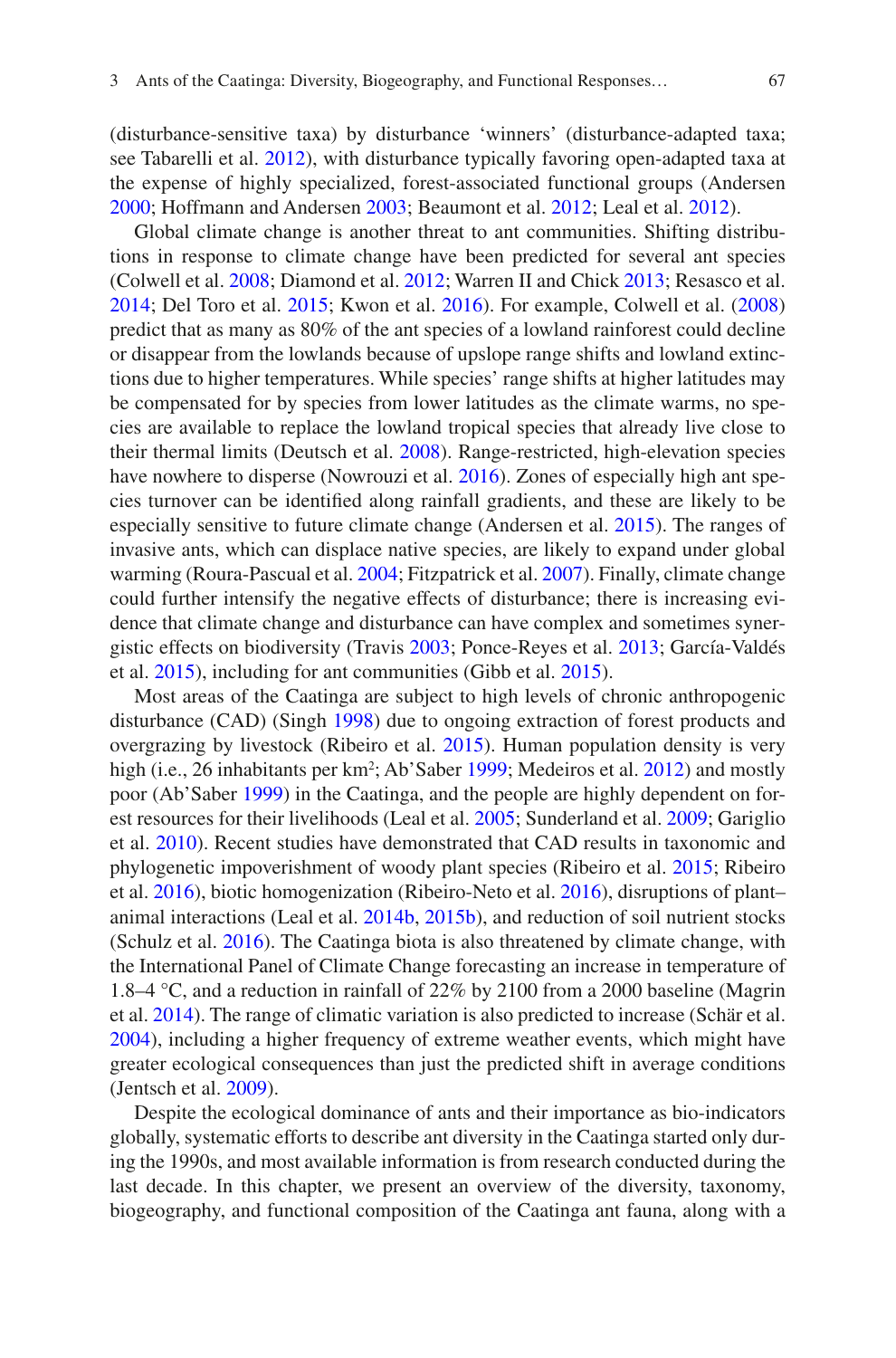synthesis of its response to increased CAD and aridity. We conclude with some future directions for ant research in Caatinga.

## **3.2 The Caatinga Ant Fauna**

The first effort to catalogue the Caatinga ant fauna was by C. R. F. Brandão, who documented 243 ant species occurring in six municipalities of the semiarid northeastern Brazil (Brandão [1995](#page-27-13); Ministério do Meio Ambiente [2002](#page-28-16)). These data were subsequently included in a government initiative for biodiversity conservation, The Caatinga Workshop, in Petrolina, Pernambuco State (Ministério do Meio Ambiente [2002](#page-28-16)), which became a benchmark for conservation policies in the Caatinga. A decade later, Ulysséa and Brandão ([2013\)](#page-30-7) conducted extensive ant sampling in the Caatinga, analyzed wet material from collections, performed additional literature surveys, revised synonyms, and reported a total of 151 ant species from 63 genera and 11 subfamilies. We thus build on this list by adding species collected from recently published ant surveys (Sosa-Calvo et al. [2013](#page-30-8); Leal et al. [2014b;](#page-28-12) Leal et al. [2015a;](#page-28-17) Ribeiro-Neto et al. [2016;](#page-29-6) Oliveira et al. [2017\)](#page-29-9) and the specimens in our ant collection (Laboratório de Interação Planta-Animal from the Universidade Federal de Pernambuco) from Parnamirim and Buíque municipalities, both in Pernambuco state.

The database consists of 572 presence–absence records and 276 species/morpho-species from 37 localities in the Caatinga region (Table [3.1\)](#page-4-0). The 276 ant species/ morphospecies represent 62 genera and ten subfamilies. The inconsistencies in numbers of genera and subfamilies relative to Ulysséa and Brandão [\(2013](#page-30-7)) are due to the following: (1) *Cheliomyrmex morosus*, a species that does not occur in Brazil, has been recognized as a misidentification; and (2) the subfamily Ecitoninae is now included in the subfamily Dorylinae (Brady et al. [2014\)](#page-26-9). The most species-rich genera are *Pheidole* (36 species/morphospecies), *Camponotus* (26), *Cephalotes* (22), *Crematogaster* (21), and *Pseudomyrmex* (20), and 25 genera were each represented by a single species (Table [3.1](#page-4-0)). Species accumulation has not achieved an asymptote (Fig. [3.1a](#page-17-0)), and about 80% of the species have been recorded in only one or two localities (Fig. [3.1b\)](#page-17-0). All this indicates that many Caatinga ant species remain to be collected.

The great majority of ant species recorded in the Caatinga are widely distributed in other biomes. For example, the two most frequently recorded species, *Cephalotes pusillus* (Klug 1824) (17 localities) and *Ectatomma muticum* Mayr, 1870 (15), occur in Cerrado, Amazonian forest, and Atlantic Forest. Many of the rarer species, from the genera *Atta*, *Pachycondyla*, and *Strumigenys*, are most characteristic of tropical wet forests (Azevedo-Filho et al. [2003](#page-26-10); Gomes et al. [2010](#page-27-14)), and in the Caatinga are restricted to moister sites, especially in its wetter fringes that border savanna or forest. One of the few known species endemic to the Caatinga is the giant ant *Dinoponera quadriceps* Kempf, 1970 (Fig. [3.2](#page-17-1)). It is one the most commonly recorded Caatinga species (occurring at 13 of our 37 localities) and is the most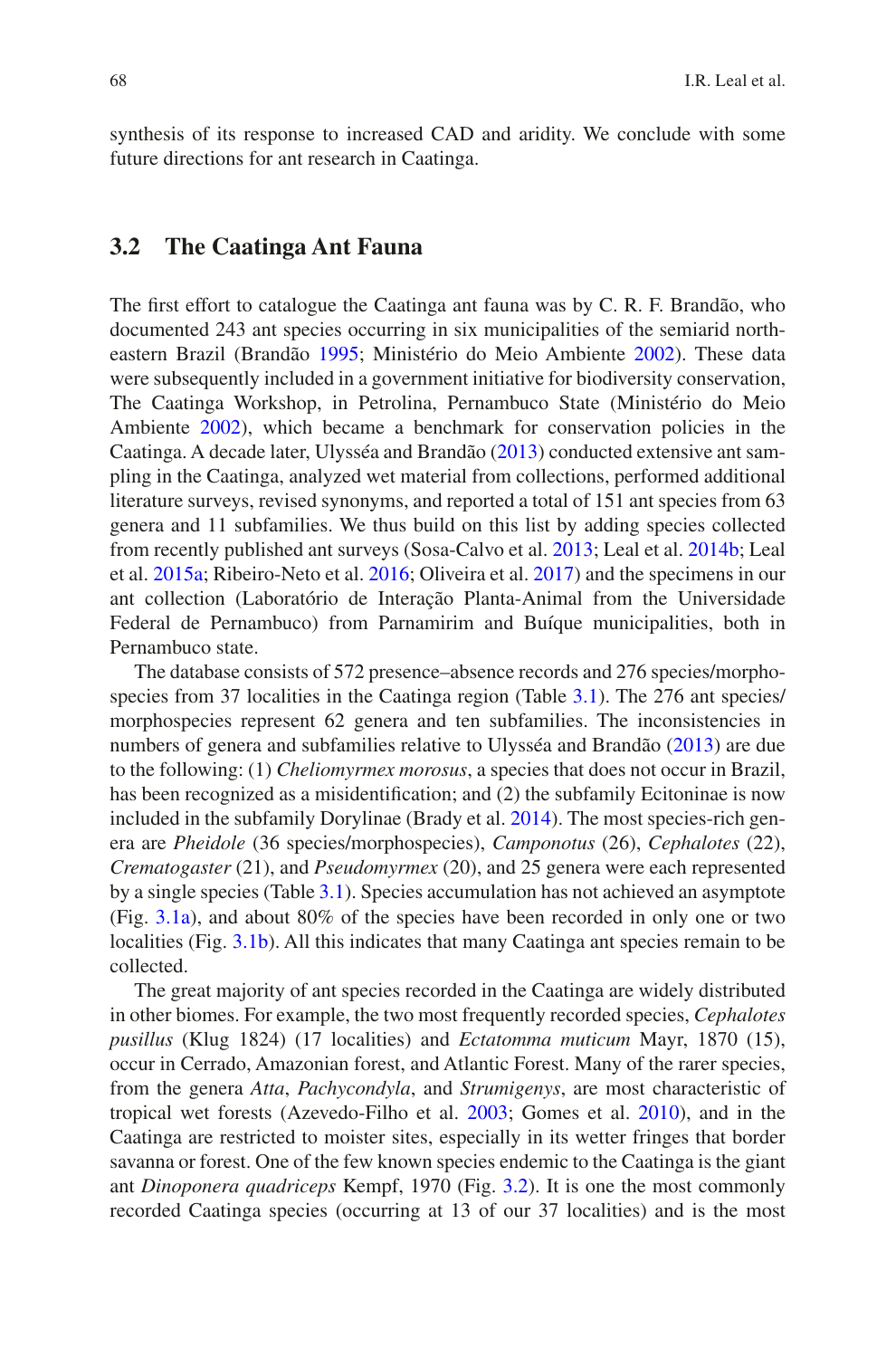| <b>SUBFAMILY</b>                                 | Code for sampling                                       |        |                                                         |
|--------------------------------------------------|---------------------------------------------------------|--------|---------------------------------------------------------|
| Ant species                                      | municipality                                            | Origin | Data source                                             |
| AMBLYOPONINAE                                    |                                                         |        |                                                         |
| Fulakora armigera (Mayr, 1887)                   | Ba6                                                     | Native | Ulysséa and<br>Brandão $(2013)$                         |
| Fulakora elongata (Santschi, 1912)               | Ba6                                                     | Native | Ulysséa and<br>Brandão (2013)                           |
| Prionopelta punctulata Mayr, 1866                | Mg1                                                     | Native | Ulysséa and<br>Brandão (2013)                           |
| <b>DOLICHODERINAE</b>                            |                                                         |        |                                                         |
| Azteca alfari Emery, 1893                        | Ba4, Mg1                                                | Native | Ulysséa and<br>Brandão (2013)                           |
| Azteca sp.1                                      | Pe8                                                     | Native | <b>LIPA</b> collection                                  |
| Azteca sp.3                                      | Pe8                                                     | Native | <b>LIPA</b> collection                                  |
| Azteca sp.2                                      | Pe8                                                     | Native | <b>LIPA</b> collection                                  |
| Dolichoderus attelaboides<br>Fabricius, 1775     | Ba6                                                     | Native | Ulysséa and<br>Brandão (2013)                           |
| Dolichoderus diversus Emery, 1894                | Ba12                                                    | Native | Ulysséa and<br>Brandão (2013)                           |
| Dolichoderus germaini Emery,<br>1894             | Pb2                                                     | Native | Ulysséa and<br>Brandão (2013)                           |
| Dolichoderus lutosus (F. Smith,<br>1858)         | Ba6, Rn                                                 | Native | Ulysséa and<br>Brandão (2013)                           |
| Dolichoderus quadridenticulatus<br>(Roger, 1862) | Pe8                                                     | Native | LIPA collection                                         |
| Dolichoderus voraginosus Mackay,<br>1993         | Mg1                                                     | Native | Ulysséa and<br>Brandão (2013)                           |
| Dorymyrmex brunneus (Forel,<br>1908)             | Se                                                      | Native | Ulysséa and<br>Brandão (2013)                           |
| Dorymyrmex goeldi Forel, 1912                    | Pe8                                                     | Native | <b>LIPA</b> collection                                  |
| Dorymyrmex pyramicus Forel, 1912                 | Ba4, Pe8                                                | Native | Ulysséa and<br>Brandão (2013)<br>and LIPA<br>collection |
| Dorymyrmex sp.1                                  | Pe8                                                     | Native | <b>LIPA</b> collection                                  |
| Dorymyrmex sp.2                                  | Pe8                                                     | Native | LIPA collection                                         |
| Dorymyrmex sp.3                                  | Pe8                                                     | Native | LIPA collection                                         |
| Dorymyrmex sp.4                                  | Pe8                                                     | Native | LIPA collection                                         |
| Dorymyrmex sp.5                                  | Pe8                                                     | Native | LIPA collection                                         |
| Dorymyrmex sp.6                                  | Pe8                                                     | Native | LIPA collection                                         |
| Dorymyrmex spurius Santschi,<br>1929             | Pe7                                                     | Native | LIPA collection                                         |
| Dorymyrmex thoracicus Gallardo,<br>1916          | Ba10, Ba11, Ba5, Ba6,<br>Ba9, Ce1, Pe4, Pe7, Pe8,<br>Se | Native | Ulysséa and<br>Brandão (2013)<br>and LIPA<br>collection |

## <span id="page-4-0"></span>Table 3.1 Ant species of the Caatinga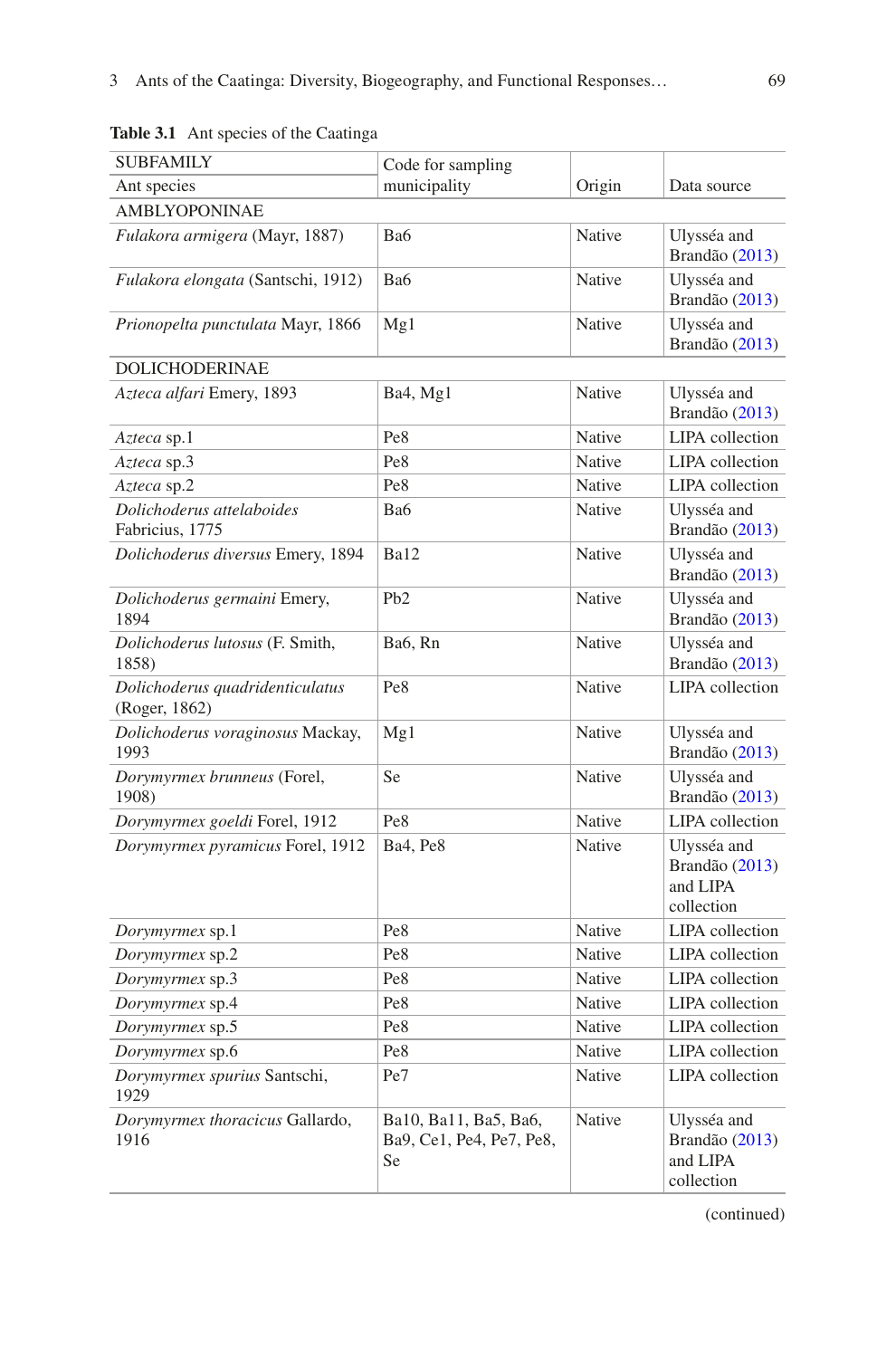| <b>SUBFAMILY</b>                            | Code for sampling                |               |                                                         |
|---------------------------------------------|----------------------------------|---------------|---------------------------------------------------------|
| Ant species                                 | municipality                     | Origin        | Data source                                             |
| Forelius brasiliensis (Forel, 1908)         | Ba6, Mg1, Pe8                    | Native        | Ulysséa and<br>Brandão (2013)<br>and LIPA<br>collection |
| Forelius pusillus Santschi, 1922            | Mg1                              | Native        | Ulysséa and<br>Brandão (2013)<br>and LIPA<br>collection |
| Linepithema humile (Mayr, 1868)             | Ba6                              | Native        | Ulysséa and<br>Brandão (2013)                           |
| Linepithema sp.1                            | Pe8                              | Native        | <b>LIPA</b> collection                                  |
| Linepthema neotropicum Wild,<br>2007        | Pe8                              | Native        | LIPA collection                                         |
| Tapinoma melanocephalum<br>Fabricius, 1793  | Al, Ba6, Ba11, Ce1,<br>$Mg1,$ Se | Introduced    | Ulysséa and<br>Brandão (2013)                           |
| Tapinoma sp.1                               | Pe8                              | Native        | LIPA collection                                         |
| Tapinoma sp.2                               | Pe7                              | Native        | LIPA collection                                         |
| <b>DORYLINAE</b>                            |                                  |               |                                                         |
| Acanthostichus serratulus F. Smith,<br>1858 | Mg1                              | Native        | Ulysséa and<br>Brandão (2013)                           |
| Acanthostichus sp.1                         | Pe8                              | Native        | LIPA collection                                         |
| Eciton hamatum Fabricius, 1782              | Ba11                             | Native        | Ulysséa and<br>Brandão $(2013)$                         |
| Labidus coecus (Latreille, 1802)            | Ba10, Ba11, Ba6, Ce1,<br>Mg1     | Native        | Ulysséa and<br>Brandão (2013)                           |
| Labidus mars Forel, 1912                    | Ba6                              | Native        | Ulysséa and<br>Brandão (2013)                           |
| Labidus praedator (F. Smith, 1858)          | Ba11, Ba6                        | Native        | Ulysséa and<br>Brandão (2013)                           |
| Neivamyrmex carettei (Forel, 1913)          | Ba11, Pe7                        | Native        | Ulysséa and<br>Brandão (2013)<br>and LIPA<br>collection |
| Neivamyrmex diana (Forel, 1912)             | Ce2                              | Native        | Ulysséa and<br>Brandão (2013)                           |
| Neivamyrmex minensis Borgmeier,<br>1928     | Ce1                              | <b>Native</b> | Ulysséa and<br>Brandão (2013)                           |
| Neivamyrmex orthonotus<br>Borgmeier, 1933   | Pe7                              | Native        | LIPA collection                                         |
| Nomamyrmex esenbeckii<br>Westwood, 1842     | Ce1                              | Native        | Ulysséa and<br>Brandão $(2013)$                         |
| Nomamyrmex sp.1                             | Pe7                              | Native        | LIPA collection                                         |
| <b>ECTATOMMINAE</b>                         |                                  |               |                                                         |
| Ectatomma brunneum F. Smith,<br>1858        | Ba1, Ba11, Ba2, Ba4              | Native        | Ulysséa and<br>Brandão $(2013)$                         |

## **Table 3.1** (continued)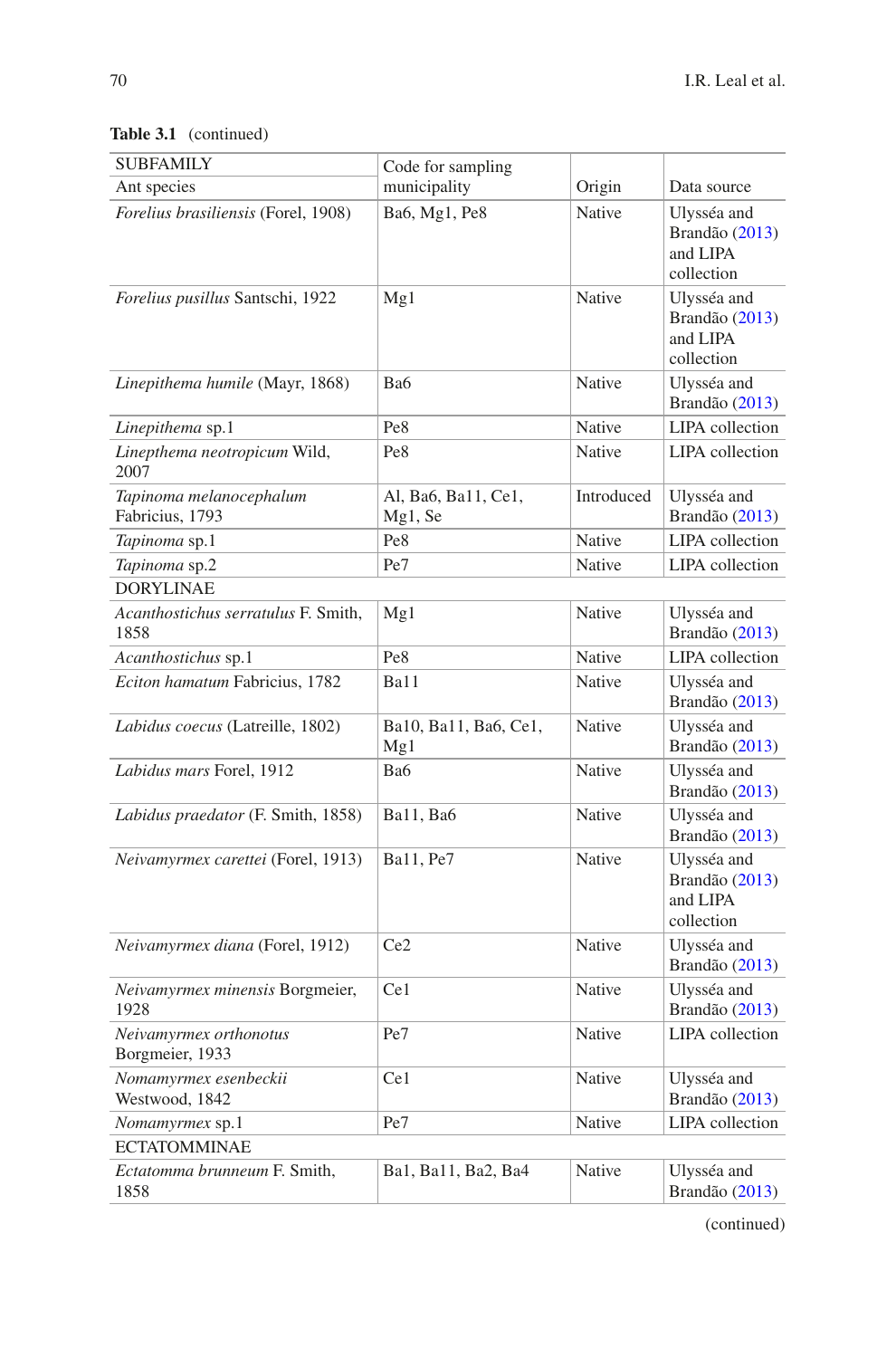| <b>SUBFAMILY</b>                              | Code for sampling                                                                  |               |                                                         |
|-----------------------------------------------|------------------------------------------------------------------------------------|---------------|---------------------------------------------------------|
| Ant species                                   | municipality                                                                       | Origin        | Data source                                             |
| Ectatomma edentatum Roger, 1863               | Ba10, Ba11, Ba2, Ba3,<br>Ba4, Ba6, Ce1, Mg1,<br>Pe1                                | Native        | Ulysséa and<br>Brandão (2013)                           |
| Ectatomma muticum Mayr, 1870                  | Pe8, Pe8, Pe7, Se, Pi1,<br>Ce1, Ba1, Ba4, Ba6,<br>Ba8, Pi2, Al, Ba15, Ba3,<br>Ba10 | Native        | Ulysséa and<br>Brandão (2013)<br>and LIPA<br>collection |
| Ectatomma opaciventre Roger,<br>1861          | Ba4                                                                                | Native        | Ulysséa and<br>Brandão (2013)                           |
| Ectatomma suzanae Almeida, 1986               | Ba6, Ce2, Mg1                                                                      | Native        | Ulysséa and<br>Brandão (2013)                           |
| Ectatomma tuberculatum Olivier,<br>1792       | Ba <sub>2</sub>                                                                    | <b>Native</b> | Ulysséa and<br>Brandão (2013)                           |
| Gnamptogenys concinna (F. Smith,<br>1858)     | Ba6                                                                                | Native        | Ulysséa and<br>Brandão (2013)                           |
| Gnamptogenys moelleri (Forel,<br>1912)        | Ba6, Ba7, Pe7                                                                      | Native        | Ulysséa and<br>Brandão (2013)<br>and LIPA<br>collection |
| Gnamptogenys regularis Mayr,<br>1870          | Ba6                                                                                | Native        | Ulysséa and<br>Brandão $(2013)$                         |
| Gnamptogenys striatula (Mayr,<br>1884)        | Ba4, Ce1, Ce2, Pe8                                                                 | Native        | Ulysséa and<br>Brandão (2013)<br>and LIPA<br>collection |
| Gnamptogenys sulcata (F. Smith,<br>1858)      | Ce1, Mg1, Pe7, Pe8                                                                 | Native        | Ulysséa and<br>Brandão (2013)<br>and LIPA<br>collection |
| FORMICINAE                                    |                                                                                    |               |                                                         |
| Brachymyrmex coactus Mayr, 1887               | Mg1                                                                                | Native        | Ulysséa and<br>Brandão $(2013)$                         |
| <i>Brachymyrmex patagonicus</i> Mayr,<br>1868 | Mg1, Pe7                                                                           | Native        | Ulysséa and<br>Brandão (2013)<br>and LIPA<br>collection |
| <i>Brachymyrmex</i> sp.1                      | Pe8                                                                                | Native        | LIPA collection                                         |
| Brachymyrmex sp.2                             | Pe8                                                                                | Native        | LIPA collection                                         |
| Brachymyrmex sp.3                             | Pe8                                                                                | Native        | LIPA collection                                         |
| Brachymyrmex sp.4                             | Pe8                                                                                | Native        | LIPA collection                                         |
| Brachymyrmex sp.5                             | Pe7                                                                                | Native        | LIPA collection                                         |
| Camponotus (Myrmaphaenus) sp.2                | Pe7                                                                                | Native        | LIPA collection                                         |
| Camponotus (Tanaemyrmex) sp.1                 | Pe7                                                                                | Native        | LIPA collection                                         |

Ba4, Ba6, Ce2, Mg1,

Pe8

#### **Table 3.1** (continued)

*Camponotus arboreus* F. Smith,

1858

(continued)

Brandão [\(2013](#page-30-7)) and LIPA collection

Native | Ulysséa and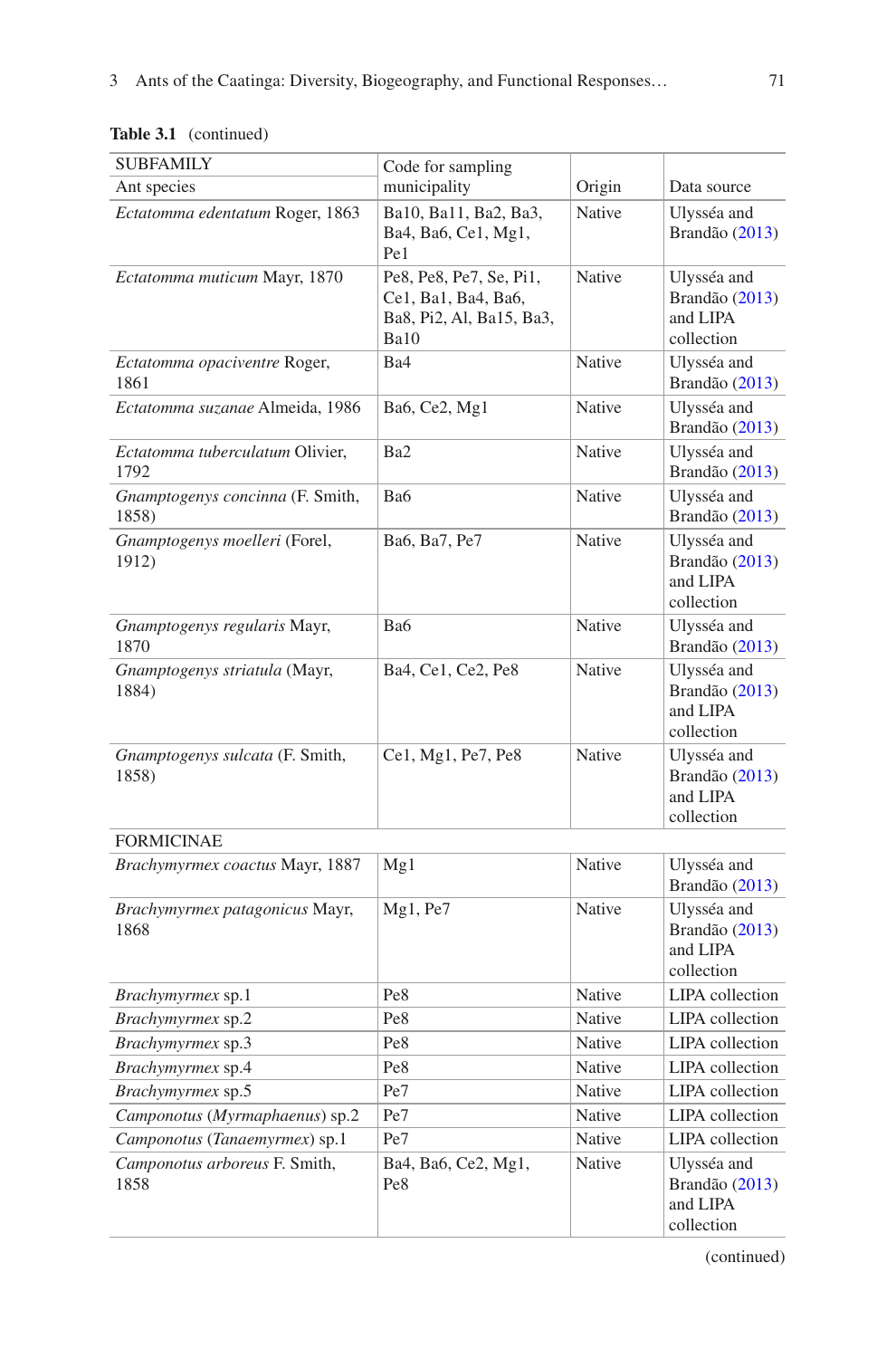| <b>SUBFAMILY</b>                                    | Code for sampling                                       |               |                                                         |
|-----------------------------------------------------|---------------------------------------------------------|---------------|---------------------------------------------------------|
| Ant species                                         | municipality                                            | Origin        | Data source                                             |
| Camponotus atriceps F. Smith,<br>1858               | Ba10, Ba6, Ce2, Mg1,<br>Pe1, Pe7, Pe8                   | Native        | Ulysséa and<br>Brandão (2013)<br>and LIPA<br>collection |
| Camponotus blandus F. Smith,<br>1858                | Ba10, Ba11, Ba4, Ba6,<br>Ce1, Pe4, Pe7, Pe8, Se         | Native        | Ulysséa and<br>Brandão (2013)<br>and LIPA<br>collection |
| Camponotus cameranoi Santschi,<br>1922              | Ba6                                                     | <b>Native</b> | Ulysséa and<br>Brandão (2013)                           |
| Camponotus cingulatus Mayr, 1862                    | Ba4, Mg1, Pe7, Pe8                                      | Native        | Ulysséa and<br>Brandão (2013)<br>and LIPA<br>collection |
| Camponotus crassus Santschi, 1922                   | Ba10, Ba4, Ba6, Ba9,<br>Ce1, Ce2, Mg1, Pe1,<br>Pe7, Pe8 | Native        | Ulysséa and<br>Brandão (2013)<br>and LIPA<br>collection |
| Camponotus fastigatus Roger, 1863                   | Ba4, Ce1, Ce2, Pe8                                      | Native        | Ulysséa and<br>Brandão (2013)<br>and LIPA<br>collection |
| Camponotus genatus Santschi,<br>1922                | Ba11, Ba6                                               | Native        | Ulysséa and<br>Brandão (2013)                           |
| Camponotus germaini Emery, 1903                     | Mg1                                                     | Native        | Ulysséa and<br>Brandão (2013)                           |
| Camponotus lespesii Forel, 1886                     | Ba6                                                     | Native        | Ulysséa and<br>Brandão (2013)                           |
| Camponotus melanoticus Santschi,<br>1939            | Ba10, Ba11, Ba6, Mg1,<br>Pe7, Pe8                       | Native        | Ulysséa and<br>Brandão (2013)<br>and LIPA<br>collection |
| Camponotus novogranadensis<br>Mayr, 1870            | Ba11, Mg1                                               | Native        | Ulysséa and<br>Brandão (2013)                           |
| Camponotus pallescens Mayr, 1887                    | Al, Pe4                                                 | Native        | Ulysséa and<br>Brandão (2013)                           |
| Camponotus nr. Balzani                              | Pe7                                                     | Native        | LIPA collection                                         |
| Camponotus renggeri Emery, 1894                     | Ba11, Ba2, Ba3, Mg1,<br>Pi <sub>2</sub>                 | Native        | Ulysséa and<br>Brandão (2013)                           |
| Camponotus rufipes Fabricius,<br>1775               | Ba1, Ba2, Ba6, Ba7                                      | Native        | Ulysséa and<br>Brandão (2013)                           |
| Camponotus sericeiventris<br>Guérin-Méneville, 1838 | Mg1                                                     | Native        | Ulysséa and<br>Brandão (2013)                           |
| Camponotus sp.1                                     | Pe8                                                     | Native        | LIPA collection                                         |
| Camponotus sp.2                                     | Pe8                                                     | Native        | <b>LIPA</b> collection                                  |

**Table 3.1** (continued)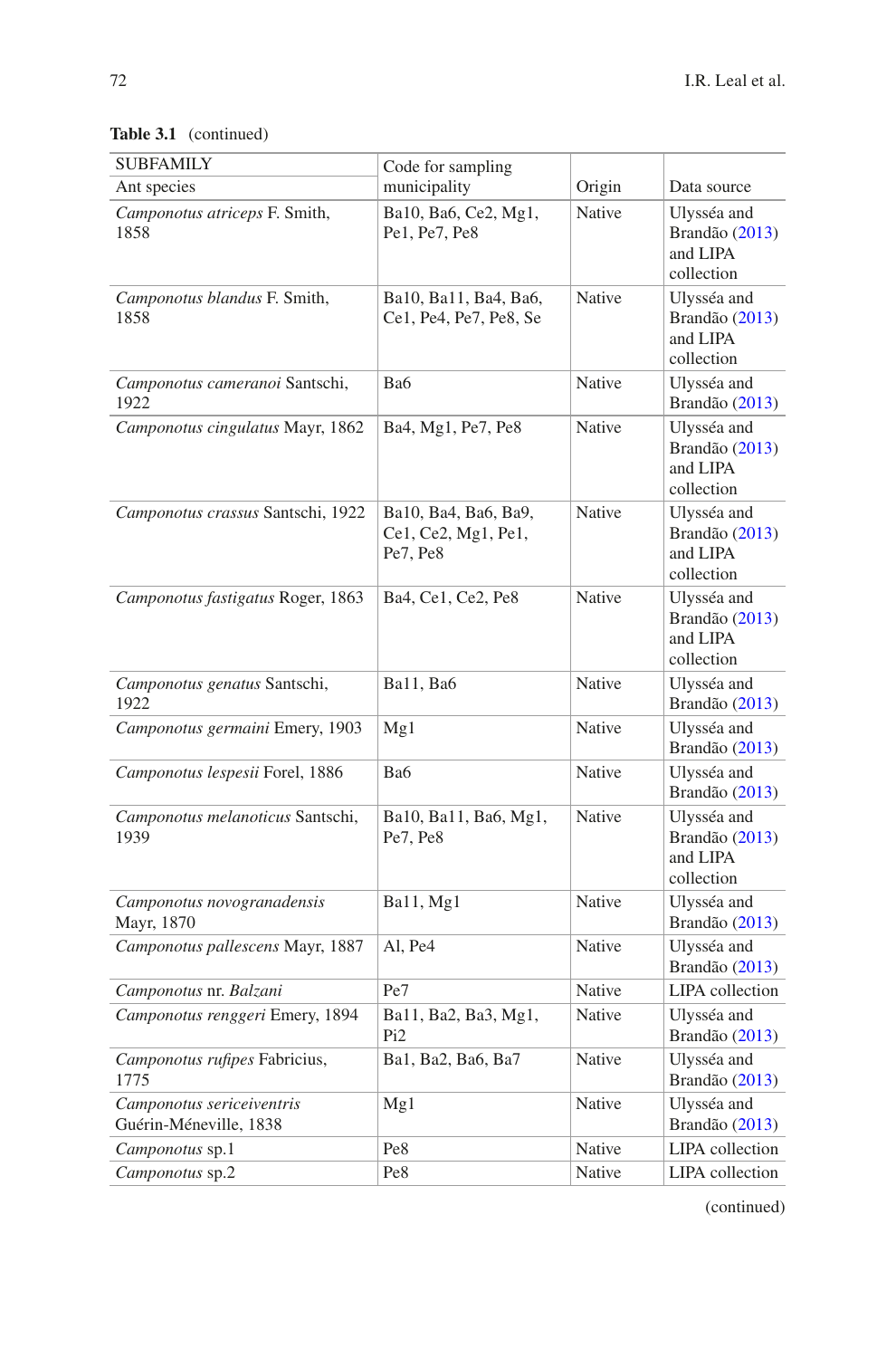| <b>SUBFAMILY</b>                            | Code for sampling    |               |                                                         |
|---------------------------------------------|----------------------|---------------|---------------------------------------------------------|
| Ant species                                 | municipality         | Origin        | Data source                                             |
| Camponotus sp.3                             | Pe8                  | Native        | LIPA collection                                         |
| Camponotus sp.4                             | Pe8                  | Native        | LIPA collection                                         |
| Camponotus sp.5                             | Pe8                  | Native        | <b>LIPA</b> collection                                  |
| Camponotus substitutus Emery,<br>1894       | Ba10, Ce2, Mg1       | Native        | Ulysséa and<br>Brandão (2013)                           |
| Camponotus vittatus Forel, 1904             | Ce2, Mg1, Pe8        | Native        | Ulysséa and<br>Brandão (2013)<br>and LIPA<br>collection |
| Myrmelachysta sp.1                          | Ce1, Mg1             | Native        | Ulysséa and<br>Brandão (2013)                           |
| Myrmelachysta sp.2                          | Pe8                  | Native        | <b>LIPA</b> collection                                  |
| Myrmelachysta sp.3                          | Pe7                  | Native        | <b>LIPA</b> collection                                  |
| Myrmelachysta nodigera Mayr,<br>1887        | Pe8                  | Native        | <b>LIPA</b> collection                                  |
| Nylanderia sp.1                             | Ba11, Ba6, Pe7       | Native        | Ulysséa and<br>Brandão (2013)<br>and LIPA<br>collection |
| Paratrechina longicornis Latreille,<br>1802 | Ba4                  | Introduced    | Ulysséa and<br>Brandão (2013)                           |
| <b>HETEROPONERINAE</b>                      |                      |               |                                                         |
| Acanthoponera mucronata Roger,<br>1860      | Ba6, Mg1, Pe8        | Native        | Ulysséa and<br>Brandão (2013)                           |
| <b>MYRMICINAE</b>                           |                      |               |                                                         |
| Acromyrmex balzani Emery, 1890              | Ba10, Ba15, Ba4, Mg1 | Native        | Ulysséa and<br>Brandão (2013)                           |
| Acromyrmex landolti Forel, 1885             | Pe8                  | <b>Native</b> | LIPA collection                                         |
| Acromyrmex octospinosus Reich,<br>1793      | Mg1                  | Native        | Ulysséa and<br>Brandão (2013)                           |
| Acromyrmex rugosus (F. Smith,<br>1858)      | Ba4, Mg1, Pe7, Pe8   | Native        | Ulysséa and<br>Brandão (2013)<br>and LIPA<br>collection |
| Acromyrmex subterraneus (Forel,<br>1893)    | Cel, Mg1, Pe8        | Native        | Ulysséa and<br>Brandão (2013)<br>and LIPA<br>collection |
| Apterostigma gr. Pilosum                    | Ba6                  | Native        | Ulysséa and<br>Brandão 2013                             |
| Atta laevigata F. Smith, 1858               | Al, Pe1, Pe8         | Native        | Ulysséa and<br>Brandão (2013)<br>and LIPA<br>collection |

# Table 3.1 (continued)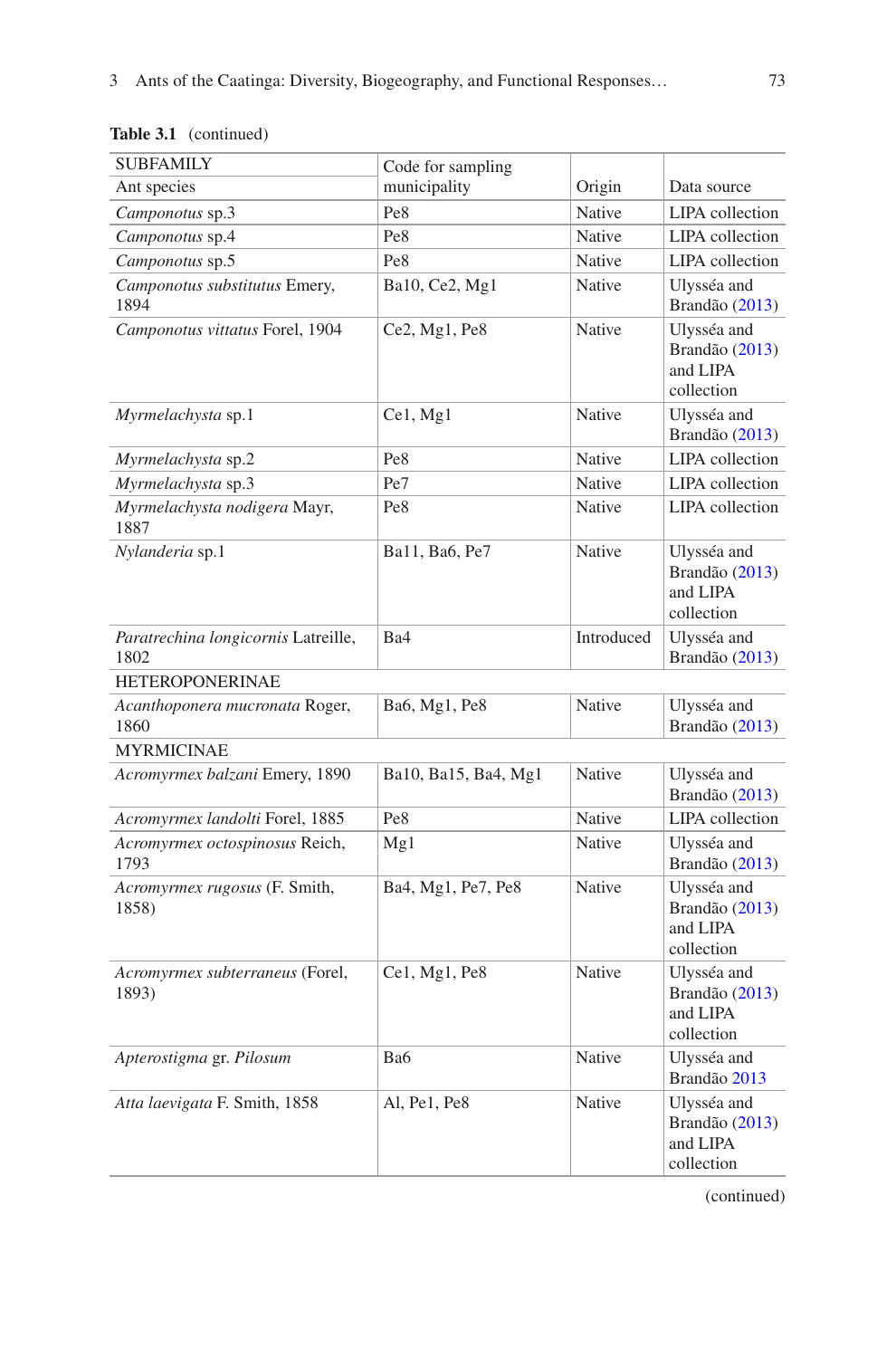| <b>SUBFAMILY</b>                                       | Code for sampling                |               |                                                           |
|--------------------------------------------------------|----------------------------------|---------------|-----------------------------------------------------------|
| Ant species                                            | municipality                     | Origin        | Data source                                               |
| Atta opaciceps Borgmeier, 1939                         | Ba11, Pe8                        | Native        | Ulysséa and<br>Brandão $(2013)$<br>and LIPA<br>collection |
| Atta sexdens Linnaeus, 1758                            | Ba6, Mg1, Pe8                    | Native        | Ulysséa and<br>Brandão (2013)<br>and LIPA<br>collection   |
| Basiceros scambognathus (Brown,<br>1949)               | Ba2                              | Native        | Ulysséa and<br>Brandão 2013                               |
| Blepharidatta conops Kempf, 1967                       | Ce1                              | Native        | Ulysséa and<br>Brandão (2013)                             |
| Carebara sp.                                           | Ce1                              | Native        | Ulysséa and<br>Brandão $(2013)$                           |
| Cephalotes angustus Mayr, 1862                         | Ba6                              | Native        | Ulysséa and<br>Brandão (2013)                             |
| Cephalotes atratus (Linnaeus,<br>1758)                 | Ba2, Ba6, Mg1                    | Native        | Ulysséa and<br>Brandão $(2013)$                           |
| Cephalotes betoi (De Andrade &<br>Baroni-Urbani, 1999) | Ba3, Mg1, Pi1                    | Native        | Ulysséa and<br>Brandão (2013)                             |
| Cephalotes christopherseni Forel,<br>1912              | Mg1                              | Native        | Ulysséa and<br>Brandão (2013)                             |
| Cephalotes clypeatus Fabricius,<br>1804                | Ba1, Ba14, Ba4, Ba6,<br>Pe8, Pi2 | Native        | Ulysséa and<br>Brandão (2013)<br>and LIPA<br>collection   |
| Cephalotes cordatus F. Smith, 1853                     | Ba4                              | Native        | Ulysséa and<br>Brandão $(2013)$                           |
| Cephalotes depressus Klug, 1824                        | Ba6, Pe6                         | Native        | Ulysséa and<br>Brandão $(2013)$                           |
| Cephalotes eduarduli Forel, 1921                       | Bal, Mg1                         | Native        | Ulysséa and<br>Brandão $(2013)$                           |
| Cephalotes fiebrigi Forel, 1906                        | Bal                              | Native        | Ulysséa and<br>Brandão $(2013)$                           |
| Cephalotes grandinosus (F. Smith,<br>1860)             | Ba6, Mg1                         | Native        | Ulysséa and<br>Brandão $(2013)$                           |
| Cephalotes maculatus (F. Smith,<br>1876)               | Pe3                              | Native        | Ulysséa and<br>Brandão (2013)                             |
| Cephalotes minutus (Fabricius,<br>1804)                | Ba11, Ba2, Ba4, Ba6,<br>Pi1, Pi2 | Native        | Ulysséa and<br>Brandão (2013)                             |
| Cephalotes nilpiei De Andrade,<br>1999                 | Mg1                              | Native        | Ulysséa and<br>Brandão (2013)                             |
| Cephalotes pallens (Klug, 1824)                        | Ba1, Ba11, Ba4, Ba6,<br>Ce1      | <b>Native</b> | Ulysséa and<br>Brandão (2013)                             |

**Table 3.1** (continued)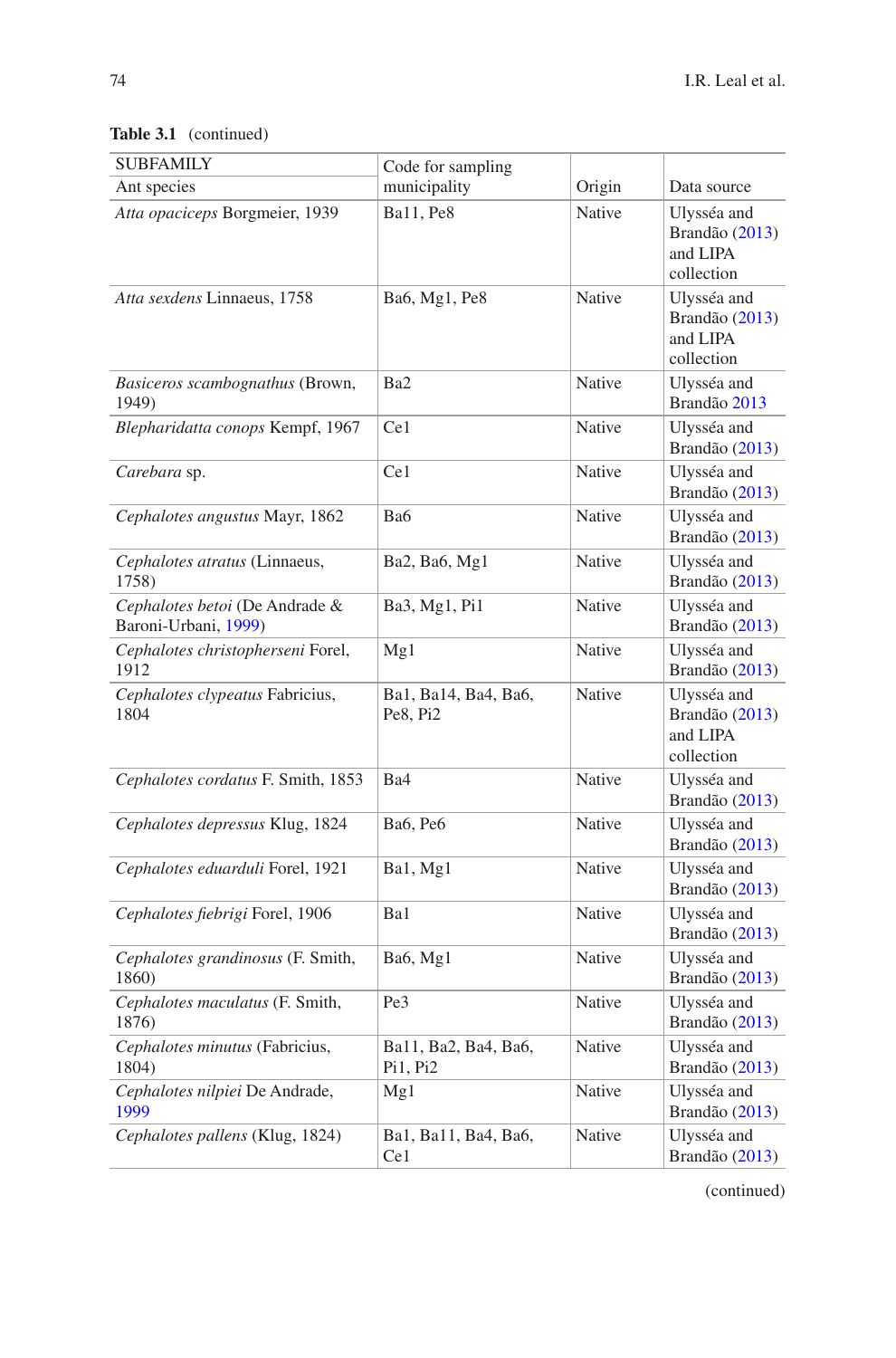| <b>SUBFAMILY</b>                              | Code for sampling                                                                         |        |                                                           |
|-----------------------------------------------|-------------------------------------------------------------------------------------------|--------|-----------------------------------------------------------|
| Ant species                                   | municipality                                                                              | Origin | Data source                                               |
| Cephalotes pavonii Latreille, 1809            | Ba4, Ba7, Mg1, Pe7                                                                        | Native | Ulysséa and<br>Brandão (2013)<br>and LIPA<br>collection   |
| Cephalotes pellans De Andrade,<br>1999        | Ce2, Mg1                                                                                  | Native | Ulysséa and<br>Brandão (2013)                             |
| Cephalotes persimilis De Andrade,<br>1999     | Ba13, Mg2, Pe8, Pi1,<br>Pi <sub>2</sub>                                                   | Native | Ulysséa and<br>Brandão (2013)<br>and LIPA<br>collection   |
| Cephalotes pilosus Emery, 1896                | Ba1, Ba6                                                                                  | Native | Ulysséa and<br>Brandão (2013)                             |
| Cephalotes pinelii Guérin-<br>Méneville, 1844 | Pe7                                                                                       | Native | LIPA collection                                           |
| Cephalotes nr. Cordatus                       | Pe8                                                                                       | Native | LIPA collection                                           |
| Cephalotes pusillus (Klug, 1824)              | Ba1, Ba10, Ba11, Ba2,<br>Ba3, Ba6, Ce1, Ce2,<br>Ce3, Ce4, Mg1, Pb1,<br>Pe6, Pe8, Pi1, Pi2 | Native | Ulysséa and<br>Brandão (2013)<br>and LIPA<br>collection   |
| Cephalotes ustus Kempf, 1973                  | Ba2, Ba6                                                                                  | Native | Ulysséa and<br>Brandão (2013)                             |
| Crematogaster abstinens (Forel,<br>1899)      | Ba10, Ba6, Mg1, Pe8                                                                       | Native | Ulysséa and<br>Brandão $(2013)$<br>and LIPA<br>collection |
| Crematogaster acuta (Fabricius,<br>1804)      | Ba10, Ba8                                                                                 | Native | Ulysséa and<br>Brandão (2013)                             |
| Crematogaster ampla Forel, 1912               | Mg1                                                                                       | Native | Ulysséa and<br>Brandão (2013)                             |
| Crematogaster brasiliensis (Mayr,<br>1887)    | Ba6                                                                                       | Native | Ulysséa and<br>Brandão (2013)                             |
| Crematogaster crinosa (Mayr,<br>1862)         | Pe8                                                                                       | Native | LIPA collection                                           |
| Crematogaster distans (Mayr,<br>1870)         | Ce2                                                                                       | Native | Ulysséa and<br>Brandão $(2013)$                           |
| Crematogaster erecta (Mayr, 1866)             | Ba11, Mg1                                                                                 | Native | Ulysséa and<br>Brandão (2013)                             |
| Crematogaster evallans (Forel,<br>1907)       | Ba6, Mg1                                                                                  | Native | Ulysséa and<br>Brandão (2013)                             |
| Crematogaster montezumia<br>(F. Smith, 1858)  | Ba15                                                                                      | Native | Ulysséa and<br>Brandão (2013)                             |
| Crematogaster obscurata (Emery,<br>1895)      | Mg1                                                                                       | Native | Ulysséa and<br>Brandão (2013)                             |
| Crematogaster nr. Evallans                    | Pe8                                                                                       | Native | <b>LIPA</b> collection                                    |
| Crematogaster nr. Obscurata                   | Pe8                                                                                       | Native | <b>LIPA</b> collection                                    |

# Table 3.1 (continued)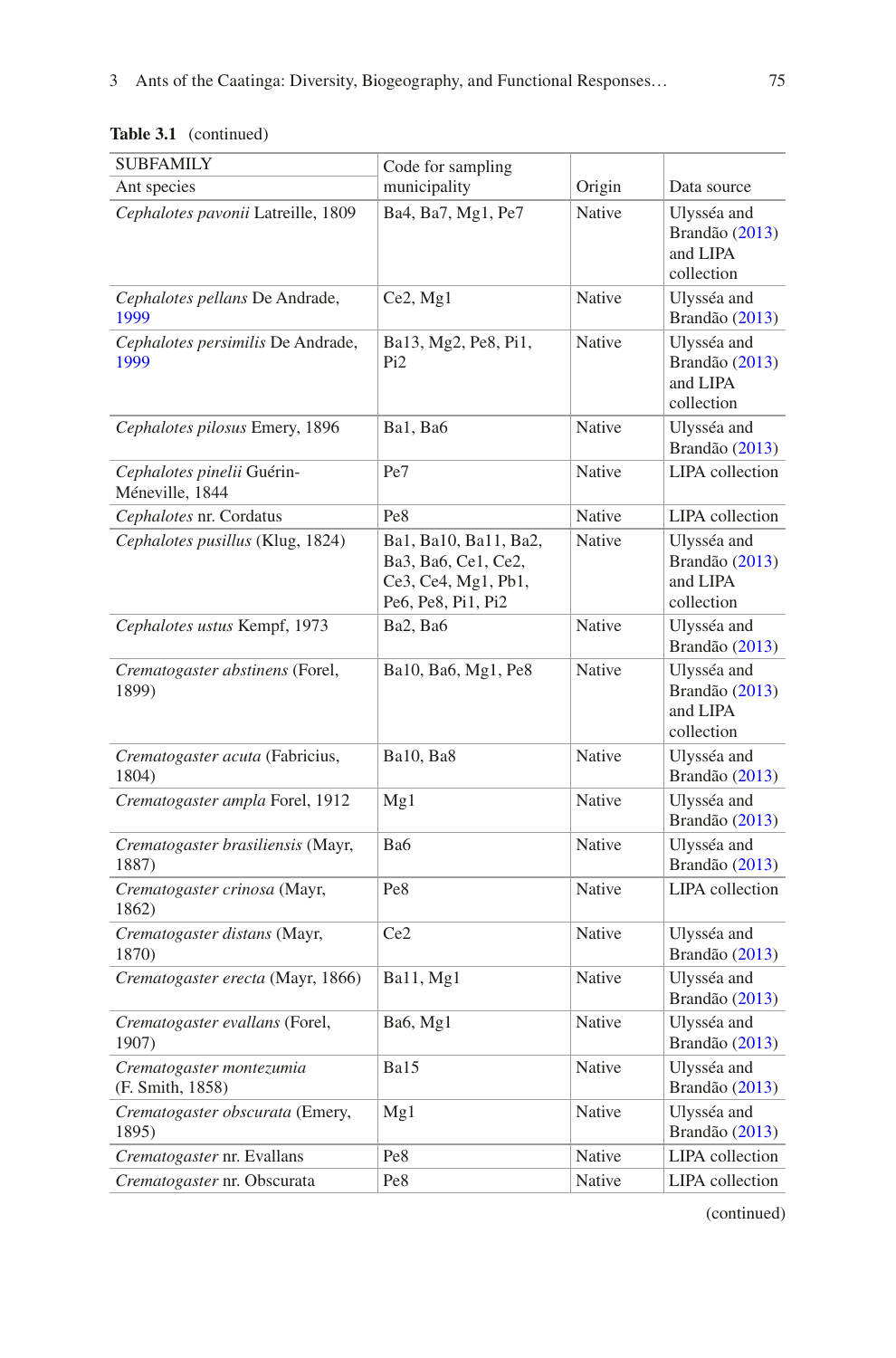| <b>SUBFAMILY</b>                                                                                                         | Code for sampling               |               |                                                         |
|--------------------------------------------------------------------------------------------------------------------------|---------------------------------|---------------|---------------------------------------------------------|
| Ant species                                                                                                              | municipality                    | Origin        | Data source                                             |
| Crematogaster rochai (Forel, 1903)                                                                                       | Ce2                             | Native        | Ulysséa and<br>Brandão (2013)                           |
| Crematogaster sp.1                                                                                                       | Pe8                             | Native        | LIPA collection                                         |
| Crematogaster sp.2                                                                                                       | Pe8                             | Native        | LIPA collection                                         |
| Crematogaster sp.3                                                                                                       | Pe8                             | Native        | LIPA collection                                         |
| Crematogaster sp.4                                                                                                       | Pe8                             | Native        | <b>LIPA</b> collection                                  |
| Crematogaster sp.5                                                                                                       | Pe7                             | Native        | <b>LIPA</b> collection                                  |
| Crematogaster sp.6                                                                                                       | Pe7                             | Native        | LIPA collection                                         |
| Crematogaster torosa Mayr, 1870                                                                                          | Mg1                             | <b>Native</b> | Ulysséa and<br>Brandão $(2013)$                         |
| Crematogaster victima F. Smith,<br>1858                                                                                  | Ba11, Ce2, Mg1, Pe7             | <b>Native</b> | Ulysséa and<br>Brandão (2013)<br>and LIPA<br>collection |
| Cyatta abscondita Sosa-Calvo,<br>Schultz, Brandão, Klingenberg,<br>Feitosa, Rabeling, Bacci, Lopes &<br>Vasconcelos 2013 | Ce1                             | Native        | Sosa-Calvo<br>et al. (2013)                             |
| Cyphomyrmex gr. rimosus sp. B                                                                                            | Pe8                             | Native        | LIPA collection                                         |
| Cyphomyrmex olitor Forel, 1893                                                                                           | Ba11                            | Native        | Ulysséa and<br>Brandão $(2013)$                         |
| Cyphomyrmex peltatus (Kempf,<br>1966)                                                                                    | Ba15                            | Native        | Ulysséa and<br>Brandão (2013)                           |
| Cyphomyrmex rimosus (Spinola,<br>1851)                                                                                   | Ce2. Se                         | Native        | Ulysséa and<br>Brandão (2013)                           |
| Cyphomyrmex sp.1                                                                                                         | Pe7                             | Native        | LIPA collection                                         |
| Cyphomyrmex transversus Emery,<br>1894                                                                                   | Ba2, Ba4, Mg1, Pe7,<br>Pe8, Pi2 | Native        | Ulysséa and<br>Brandão (2013)<br>and LIPA<br>collection |
| Eurhopalothrix bruchi (Santschi,<br>1922)                                                                                | Ba6                             | <b>Native</b> | Ulysséa and<br>Brandão (2013)                           |
| Hylomyrma balzani Emery, 1894                                                                                            | Ba11, Ba6, Ce1                  | <b>Native</b> | Ulysséa and<br>Brandão (2013)                           |
| Kalathomyrmex emeryi Forel, 1907                                                                                         | Ba12, Pe2, Pe8, Pi1             | Native        | Ulysséa and<br>Brandão (2013)<br>and LIPA<br>collection |
| Kalathomyrmex sp.1                                                                                                       | Pe8                             | Native        | LIPA collection                                         |
| Megalomyrmex drifti Kempf, 1961                                                                                          | Ba6                             | Native        | Ulysséa and<br>Brandão (2013)                           |
| Megalomyrmex silvestrii (Wheeler,<br>1909)                                                                               | Pe3                             | Native        | Ulysséa and<br>Brandão (2013)                           |

**Table 3.1** (continued)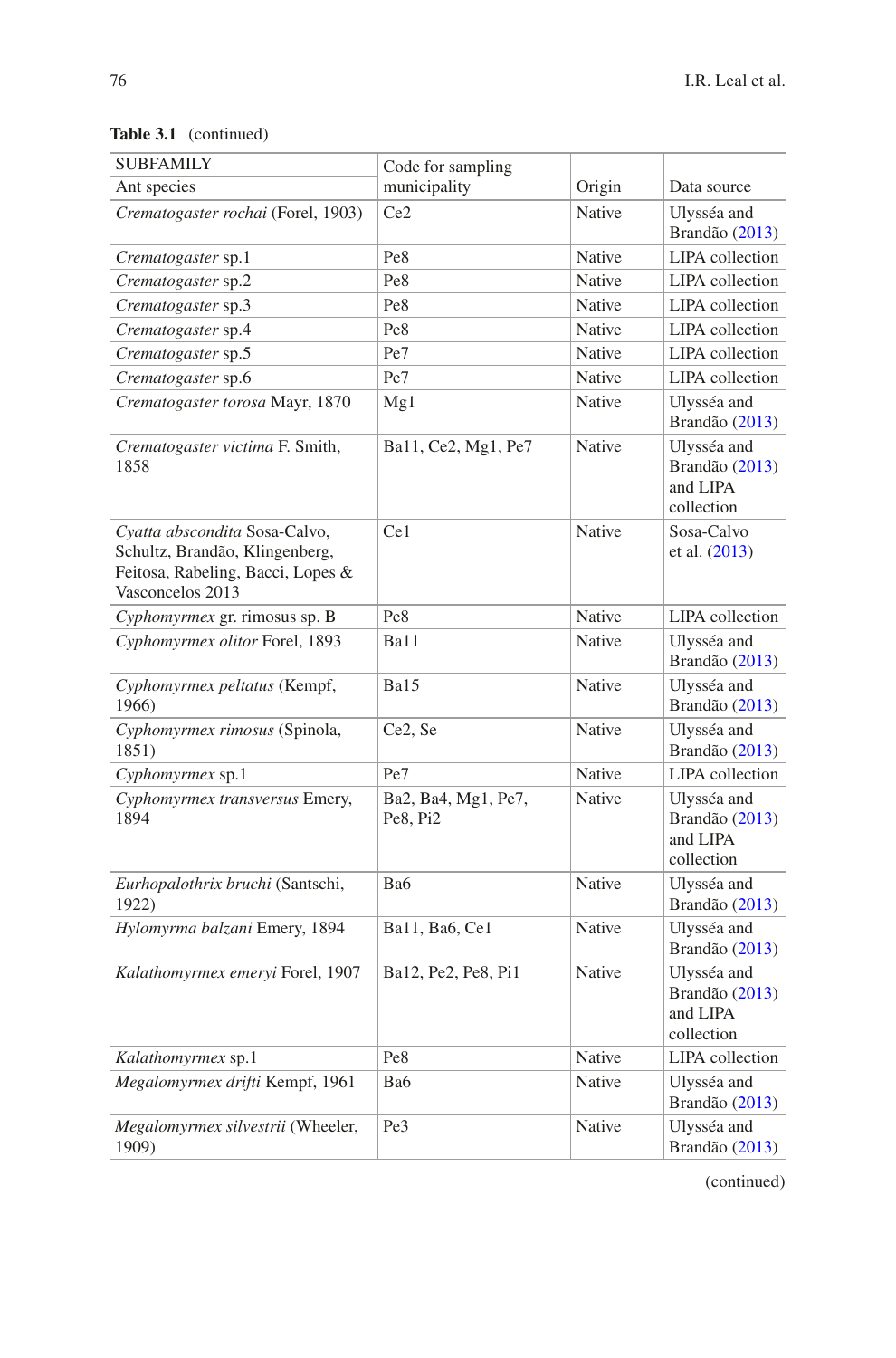| <b>SUBFAMILY</b>                                 | Code for sampling  |               |                                                         |
|--------------------------------------------------|--------------------|---------------|---------------------------------------------------------|
| Ant species                                      | municipality       | Origin        | Data source                                             |
| Monomorium floricola Jerdon,<br>1851             | Ba6, Pe7           | Introduced    | Ulysséa and<br>Brandão (2013);<br>LIPA collection       |
| Myrmicocrypta sp.1                               | Ba2, Ba4, Ce1, Pi1 | Native        | Ulysséa and<br>Brandão $(2013)$                         |
| Nesomyrmex sp.1                                  | Ba1, Ba2, Ce2, Pi2 | <b>Native</b> | Ulysséa and<br>Brandão $(2013)$                         |
| Ochetomyrmex sp.1                                | B <sub>a</sub> 6   | Native        | Ulysséa and<br>Brandão $(2013)$                         |
| Octostruma rugifera (Mayr, 1887)                 | Ba2, Ba6           | Native        | Ulysséa and<br>Brandão (2013)                           |
| Oxyepoecus browni Albuquerque &<br>Brandão, 2004 | Ba6                | Native        | Ulysséa and<br>Brandão (2013)                           |
| Oxyepoecus regularis Ulysséa &<br>Brandão, 2012  | Ba11, Ba6          | Native        | Ulysséa and<br>Brandão (2013)                           |
| Oxyepoecus vezenyii Forel, 1907                  | Ba6, Ce2           | Native        | Ulysséa and<br>Brandão $(2013)$                         |
| Pheidole diligens F. Smith, 1858                 | Ce2, Pe7           | Native        | Ulysséa and<br>Brandão (2013)<br>and LIPA<br>collection |
| Pheidole fallax Mayr, 1870                       | Ba4                | Native        | Ulysséa and<br>Brandão $(2013)$                         |
| Pheidole fera Santschi, 1925                     | Pe8                | Native        | LIPA collection                                         |
| Pheidole fowleri Wilson, 2003                    | Mg1                | Native        | Ulysséa and<br>Brandão (2013)                           |
| Pheidole obscurithorax Naves,<br>1985            | Ba11, Pe7          | Native        | Ulysséa and<br>Brandão (2013)<br>and LIPA<br>collection |
| Pheidole pr. Fracticeps                          | Pe8                | Native        | LIPA collection                                         |
| Pheidole pr. Jelskii                             | Pe7                | Native        | LIPA collection                                         |
| Pheidole radoszkowskii (Mayr,<br>1884)           | Ba11, Pe7, Pe8     | Native        | Ulysséa and<br>Brandão (2013)<br>and LIPA<br>collection |
| Pheidole rochai Forel, 1912                      | Ba11               | Native        | Ulysséa and<br>Brandão $(2013)$                         |
| Pheidole rufipilis Forel, 1908                   | Mg1                | Native        | Ulysséa and<br>Brandão $(2013)$                         |
| Pheidole sp.1                                    | Pe8                | Native        | LIPA collection                                         |
| Pheidole sp.10                                   | Pe8                | Native        | LIPA collection                                         |
| Pheidole sp.11                                   | Pe8                | Native        | LIPA collection                                         |
| Pheidole sp.12                                   | Pe8                | Native        | LIPA collection                                         |

# Table 3.1 (continued)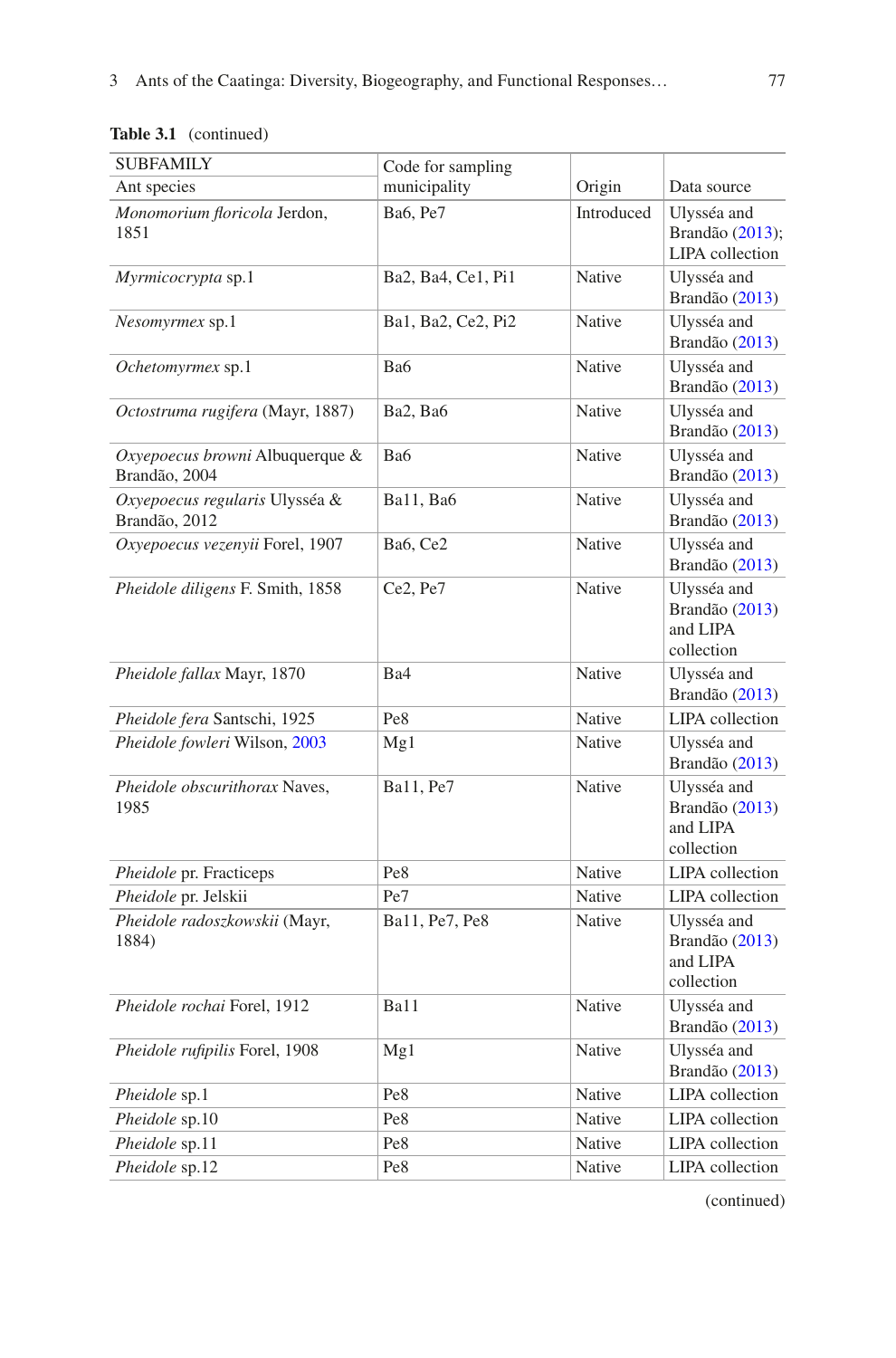| <b>SUBFAMILY</b>                         | Code for sampling       |        |                                                         |
|------------------------------------------|-------------------------|--------|---------------------------------------------------------|
| Ant species                              | municipality            | Origin | Data source                                             |
| Pheidole sp.13                           | Pe8                     | Native | LIPA collection                                         |
| Pheidole sp.14                           | Pe8                     | Native | <b>LIPA</b> collection                                  |
| Pheidole sp.15                           | Pe8                     | Native | <b>LIPA</b> collection                                  |
| Pheidole sp.16                           | Pe8                     | Native | <b>LIPA</b> collection                                  |
| Pheidole sp.17                           | Pe8                     | Native | <b>LIPA</b> collection                                  |
| Pheidole gr. diligens sp.18              | Pe7                     | Native | LIPA collection                                         |
| Pheidole gr. flavens sp.19               | Pe7                     | Native | LIPA collection                                         |
| Pheidole sp.2                            | Pe8                     | Native | LIPA collection                                         |
| Pheidole sp.20                           | Pe7                     | Native | LIPA collection                                         |
| Pheidole sp.21                           | Pe7                     | Native | LIPA collection                                         |
| Pheidole sp.22                           | Pe7                     | Native | LIPA collection                                         |
| Pheidole sp.23                           | Pe7                     | Native | <b>LIPA</b> collection                                  |
| Pheidole sp.24                           | Pe7                     | Native | LIPA collection                                         |
| Pheidole sp.3                            | Pe8                     | Native | LIPA collection                                         |
| Pheidole sp.4                            | Pe8                     | Native | LIPA collection                                         |
| Pheidole sp.5                            | Pe8                     | Native | LIPA collection                                         |
| Pheidole sp.6                            | Pe8                     | Native | LIPA collection                                         |
| Pheidole sp.7                            | Pe8                     | Native | LIPA collection                                         |
| Pheidole sp.8                            | Pe8                     | Native | <b>LIPA</b> collection                                  |
| Pheidole sp.9                            | Pe8                     | Native | LIPA collection                                         |
| Pheidole triconstricta Forel, 1886       | Pe8                     | Native | LIPA collection                                         |
| Pogonomyrmex naegelii Emery,<br>1878     | Ba6                     | Native | Ulysséa and<br>Brandão $(2013)$                         |
| Procryptocerus goeldii Forel, 1899       | Ba6                     | Native | Ulysséa and<br>Brandão (2013)                           |
| Rogeria alzatei Kugler, 1994             | Ba6                     | Native | Ulysséa and<br>Brandão (2013)                           |
| Rogeria blanda (Smith, 1858)             | Ba6, Ce2, Mg1           | Native | Ulysséa and<br>Brandão (2013)                           |
| Solenopsis geminata (Fabricius,<br>1804) | Ba2, Ba4, Mg1, Pe7, Pi2 | Native | Ulysséa and<br>Brandão (2013)<br>and LIPA<br>collection |
| Solenopsis globularia (Smith,<br>1858)   | Ba4, Ba5, Ce2, Pe7      | Native | Ulysséa and<br>Brandão (2013)<br>and LIPA<br>collection |
| Solenopsis invicta Buren, 1972           | Pe <sub>5</sub>         | Native | Ulysséa and<br>Brandão $(2013)$                         |
| Solenopsis saevissima (Smith,<br>1855)   | Ba3, Mg1, Pi2           | Native | Ulysséa and<br>Brandão (2013)                           |
| Solenopsis sp.1                          | Pe8                     | Native | <b>LIPA</b> collection                                  |
| Solenopsis sp.2                          | Pe8                     | Native | <b>LIPA</b> collection                                  |

**Table 3.1** (continued)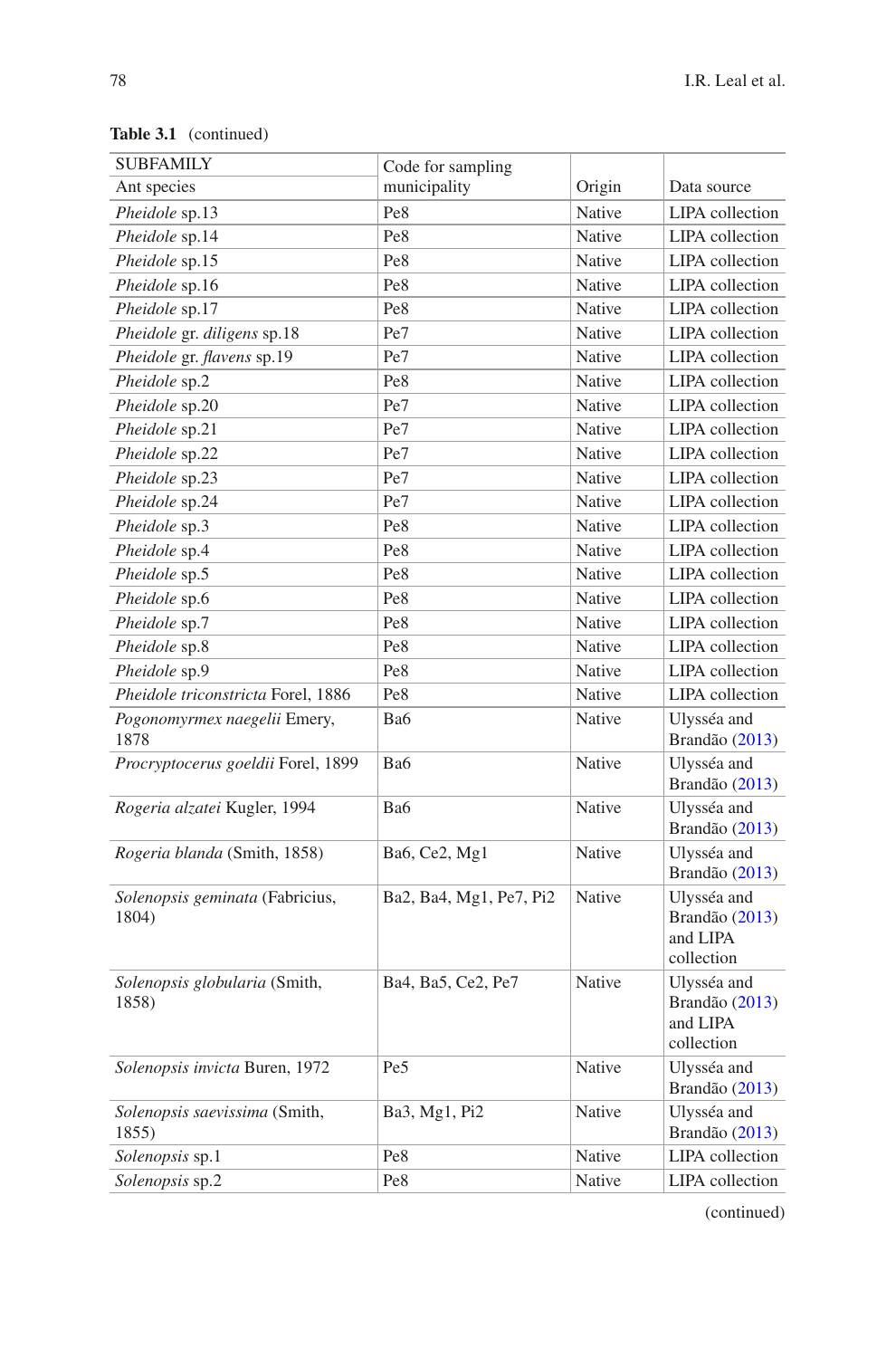| <b>SUBFAMILY</b>                          | Code for sampling                                                      |               |                                                         |
|-------------------------------------------|------------------------------------------------------------------------|---------------|---------------------------------------------------------|
| Ant species                               | municipality                                                           | Origin        | Data source                                             |
| Solenopsis sp.3                           | Pe8                                                                    | Native        | LIPA collection                                         |
| Solenopsis sp.4                           | Pe8                                                                    | Native        | LIPA collection                                         |
| Solenopsis sp.5                           | Pe8                                                                    | Native        | LIPA collection                                         |
| Solenopsis sp.6                           | Pe8                                                                    | Native        | LIPA collection                                         |
| Solenopsis tridens Forel, 1911            | Ba16, Pe7, Pe8                                                         | Native        | Ulysséa and<br>Brandão (2013)<br>and LIPA<br>collection |
| Solenopsis virulens (Smith, 1858)         | Pe8                                                                    | Native        | LIPA collection                                         |
| Strumigenys elongata Roger, 1863          | Ce2                                                                    | Native        | Ulysséa and<br>Brandão (2013)                           |
| Strumigenys lilloana (Brown, 1950)        | Ba6, Mg1, Pi2                                                          | Native        | Ulysséa and<br>Brandão $(2013)$                         |
| Strumigenys louisianae Roger,<br>1863     | B <sub>a</sub> 6                                                       | <b>Native</b> | Ulysséa and<br>Brandão (2013)                           |
| Strumigenys schmalzi Emery, 1906          | B <sub>a</sub> 6                                                       | <b>Native</b> | Ulysséa and<br>Brandão (2013)                           |
| Tetramorium bicarinatum<br>Nylander, 1846 | Pi1                                                                    | Introduced    | Ulysséa and<br>Brandão $(2013)$                         |
| Tetramorium sp.1                          | Pe8                                                                    | Native        | LIPA collection                                         |
| Trachymyrmex sp.1                         | Al, Ba1, Ba2, Ba6, Ce1,<br><b>Se</b>                                   | Native        | Ulysséa and<br>Brandão $(2013)$                         |
| Trachymyrmex sp.2                         | Pe8                                                                    | Native        | LIPA collection                                         |
| Wasmannia auropunctata (Roger,<br>1863)   | Ba11, Ba5, Ba6, Ce2,<br>Mg1, Pe1                                       | <b>Native</b> | Ulysséa and<br>Brandão (2013)                           |
| Wasmannia lutzi Forel, 1908               | Ba6, Mg1                                                               | Native        | Ulysséa and<br>Brandão (2013)                           |
| Wasmannia rochai (Forel, 1912)            | Mg1                                                                    | Native        | Ulysséa and<br>Brandão (2013)                           |
| Wasmannia sigmoidea Mayr, 1884            | Ba11                                                                   | Native        | Ulysséa and<br>Brandão (2013)                           |
| <b>PONERINAE</b>                          |                                                                        |               |                                                         |
| Anochetus emarginatus Fabricius,<br>1804  | Ce1                                                                    | Native        | Ulysséa and<br>Brandão (2013)                           |
| Anochetus gr. Inermis                     | Ba6                                                                    | Native        | Ulysséa and<br>Brandão (2013)                           |
| Centromyrmex brachycola Roger,<br>1861    | Pi <sub>2</sub>                                                        | Native        | Ulysséa and<br>Brandão (2013)                           |
| Dinoponera quadriceps Kempf,<br>1971      | Ba1, Ba10, Ba15, Ba4,<br>Ba5, Ba6, Ce1, Ce2,<br>Pe7, Pe8, Pi1, Pi2, Se | Native        | Ulysséa and<br>Brandão (2013)<br>and LIPA<br>collection |
| Hypoponera sp.1                           | Ba2, Ba4, Ba6, Pi1                                                     | Native        | Ulysséa and<br>Brandão (2013)                           |

Table 3.1 (continued)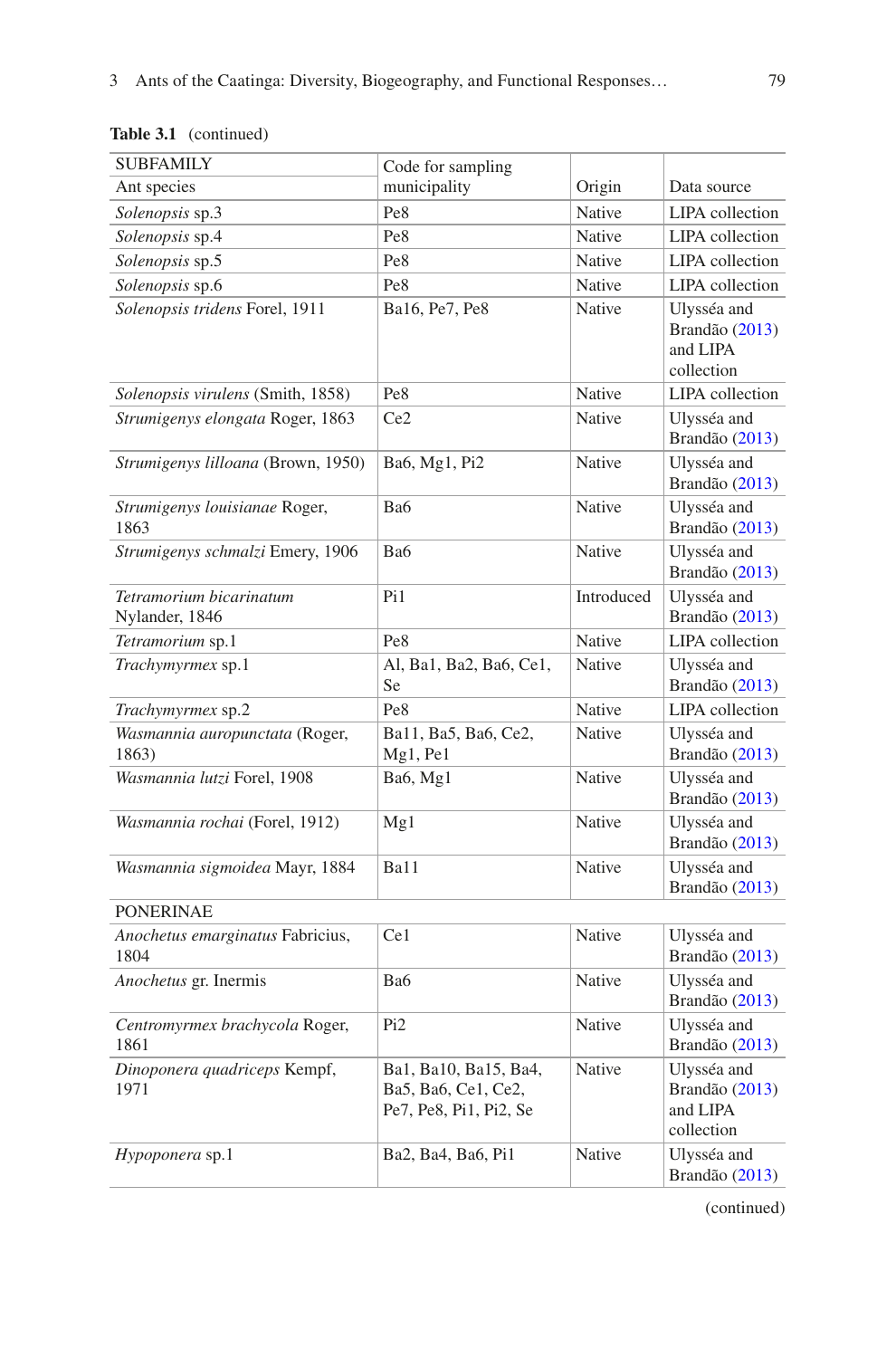| <b>SUBFAMILY</b>                             | Code for sampling          |               |                                                         |
|----------------------------------------------|----------------------------|---------------|---------------------------------------------------------|
| Ant species                                  | municipality               | Origin        | Data source                                             |
| Leptogenys sp.1                              | Pe7                        | Native        | LIPA collection                                         |
| Odontomachus bauri Emery, 1892               | Ba4, Ba5, Ce1, Ce2,<br>Mg1 | Native        | Ulysséa and<br>Brandão (2013)                           |
| Odontomachus brunneus Patton,<br>1894        | Ba6                        | Native        | Ulysséa and<br>Brandão $(2013)$                         |
| Odontomachus chelifer Latreille,<br>1802     | Ba6                        | Native        | Ulysséa and<br>Brandão $(2013)$                         |
| Odontomachus haematodus<br>Linnaeus, 1758    | Ba4, Ba6, Se               | Native        | Ulysséa and<br>Brandão (2013)                           |
| Odontomachus sp.1                            | Pe8                        | Native        | LIPA collection                                         |
| Neoponera bucki Borgmeier, 1927              | Ba6                        | Native        | Ulysséa and<br>Brandão (2013)                           |
| Neoponera magnifica Borgmeier,<br>1929       | Ba6                        | Native        | Ulysséa and<br>Brandão (2013)                           |
| Neoponera venusta Forel, 1912                | Ba6                        | Native        | Ulysséa and<br>Brandão (2013)                           |
| Neoponera villosa Fabricius, 1804            | Ba6, Mg1                   | <b>Native</b> | Ulysséa and<br>Brandão (2013)                           |
| Pachycondyla striata F. Smith,<br>1858       | Ba6                        | Native        | Ulysséa and<br>Brandão (2013)                           |
| Platythyrea sp.1                             | Ce2                        | Native        | Ulysséa and<br>Brandão $(2013)$                         |
| Platythyrea sp.2                             | Pe7                        | Native        | LIPA collection                                         |
| Thaumatomyrmex atrox Weber,<br>1939          | Ba2, Ba6                   | Native        | Ulysséa and<br>Brandão (2013)                           |
| Thaumatomyrmex contumax<br>Kempf, 1975       | Ba2, Pe2                   | Native        | Ulysséa and<br>Brandão (2013)                           |
| Thaumatomyrmex mutilatus Mayr,<br>1887       | Ce1, Ce2, Pe7              | Native        | Ulysséa and<br>Brandão (2013)<br>and LIPA<br>collection |
| <b>PROCERATIINAE</b>                         |                            |               |                                                         |
| Discothyrea sexarticulata<br>Borgmeier, 1954 | Ba6                        | Native        | Ulysséa and<br>Brandão $(2013)$                         |
| <b>PSEUDOMYRMICINAE</b>                      |                            |               |                                                         |
| Pseudomyrmex acanthobius<br>Santschi, 1922   | Ce2, Pe8                   | <b>Native</b> | Ulysséa and<br>Brandão (2013)<br>and LIPA<br>collection |
| Pseudomyrmex elongatulus Forel,<br>1912      | Ba6                        | Native        | Ulysséa and<br>Brandão (2013)                           |
| Pseudomyrmex elongatus Mayr,<br>1870         | Pe7, Pe8                   | Native        | LIPA collection                                         |
| Pseudomyrmex flavidulus F. Smith,<br>1858    | Ba4, Ba6, Mg1              | Native        | Ulysséa and<br>Brandão $(2013)$                         |

**Table 3.1** (continued)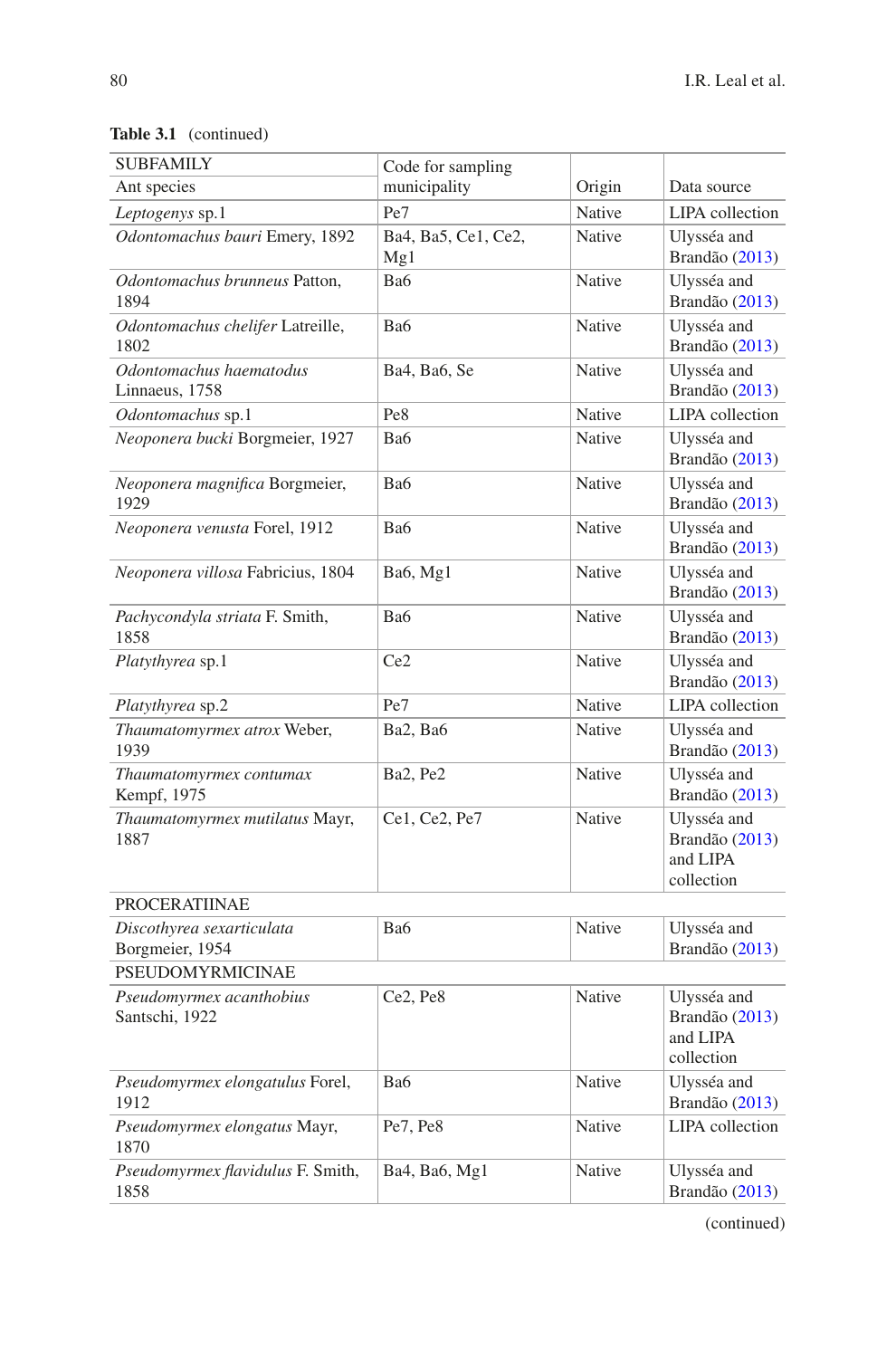| <b>SUBFAMILY</b>                           | Code for sampling               |        |                                                         |
|--------------------------------------------|---------------------------------|--------|---------------------------------------------------------|
| Ant species                                | municipality                    | Origin | Data source                                             |
| Pseudomyrmex gr. pallidus sp.1             | Pe8                             | Native | LIPA collection                                         |
| Pseudomyrmex gr. pallidus sp.2             | Pe <sub>8</sub>                 | Native | LIPA collection                                         |
| Pseudomyrmex gr. pallidus sp.3             | Pe <sub>8</sub>                 | Native | LIPA collection                                         |
| Pseudomyrmex gr. pallidus sp.4             | Pe8                             | Native | LIPA collection                                         |
| Pseudomyrmex gr. pallidus sp.5             | Pe <sub>8</sub>                 | Native | LIPA collection                                         |
| Pseudomyrmex gracilis (Fabricius,<br>1804) | Ba4, Ba6, Ce1, Mg1,<br>Pe7. Pe8 | Native | Ulysséa and<br>Brandão (2013)<br>and LIPA<br>collection |
| Pseudomyrmex laevifrons Ward,<br>1989      | Pe <sub>8</sub>                 | Native | LIPA collection                                         |
| Pseudomyrmex oculatus F. Smith,<br>1855    | Ba4                             | Native | Ulysséa and<br>Brandão (2013)                           |
| Pseudomyrmex pisinnus Ward,<br>1989        | Ce1                             | Native | Ulysséa and<br>Brandão (2013)                           |
| Pseudomyrmex nr. Acanthobius               | Pe <sub>8</sub>                 | Native | LIPA collection                                         |
| Pseudomyrmex schuppi Forel, 1901           | Ba6, Mg1                        | Native | Ulysséa and<br>Brandão (2013)                           |
| Pseudomyrmex simplex (F. Smith,<br>1877)   | Ba4                             | Native | Ulysséa and<br>Brandão (2013)                           |
| Pseudomyrmex sp.6                          | Pe8                             | Native | LIPA collection                                         |
| Pseudomyrmex sp.7                          | Pe <sub>8</sub>                 | Native | LIPA collection                                         |
| Pseudomyrmex tenuis Fabricius,<br>1804     | Ba6                             | Native | Ulysséa and<br>Brandão (2013)                           |
| Pseudomyrmex termitarius<br>F. Smith, 1855 | Al, Ba6, Ba7, Ba9, Mg1,<br>Pe7  | Native | Ulysséa and<br>Brandão (2013)<br>and LIPA<br>collection |

**Table 3.1** (continued)

The list was based on Ulysséa and Brandão [2013](#page-30-7) and in the ant collection of the Plant-Animal Interactions Lab, Botany Department, Universidade Federal de Pernambuco, Recife, PE, Brazil totaling 37 localities

Legend for sampling municipality code: *Al* Olho D'Água do Casado, Piranhas and Delmiro Gouveia (Alagoas), *Ba1* Itaberaba, *Ba2* Maracás, *Ba3* Santa Rita de Cássia, *Ba4* Itatim, *Ba5* Contendas do Sincorá and Tanhaçú, *Ba6* Milagres, *Ba7* Euclides da Cunha, *Ba8* Mucururé, *Ba9* Rodelas, *Ba10* Tucano, *Ba11* Boa Vista do Tupim, *Ba12* Juazeiro da Bahia, *Ba13* Feira de Santana, *Ba14* Ipirá, *Ba15* Paulo Afonso, *Ba16* Senhor do Bonfim (Bahia), *Ce1* Crateús, *Ce2* Pentecoste, *Ce3* Barbalha, *Ce4* Chapada do Araripe, Ceará state, *Mg1* Manga, *Mg2* Januária (Minas Gerais), *Pb1* Coremas, *Pb2* Guarabira (Paraíba), *Pe1* Bezerros, Caruaru, Gravatá, and Pombos, *Pe2* Araripina, *Pe3* Caruaru, *Pe4* Serra Talhada, *Pe5* Santa Cruz da Baixa Verde, *Pe6* Floresta, *Pe7* Parnamirim, *Pe8* Buíque (Pernambuco), *Pi1* Canto do Buriti, *Pi2* Oeiras, Piauí state, *Rn* João Câmara (Rio Grande do Norte), *Se* Canindé do São Francisco (Sergipe)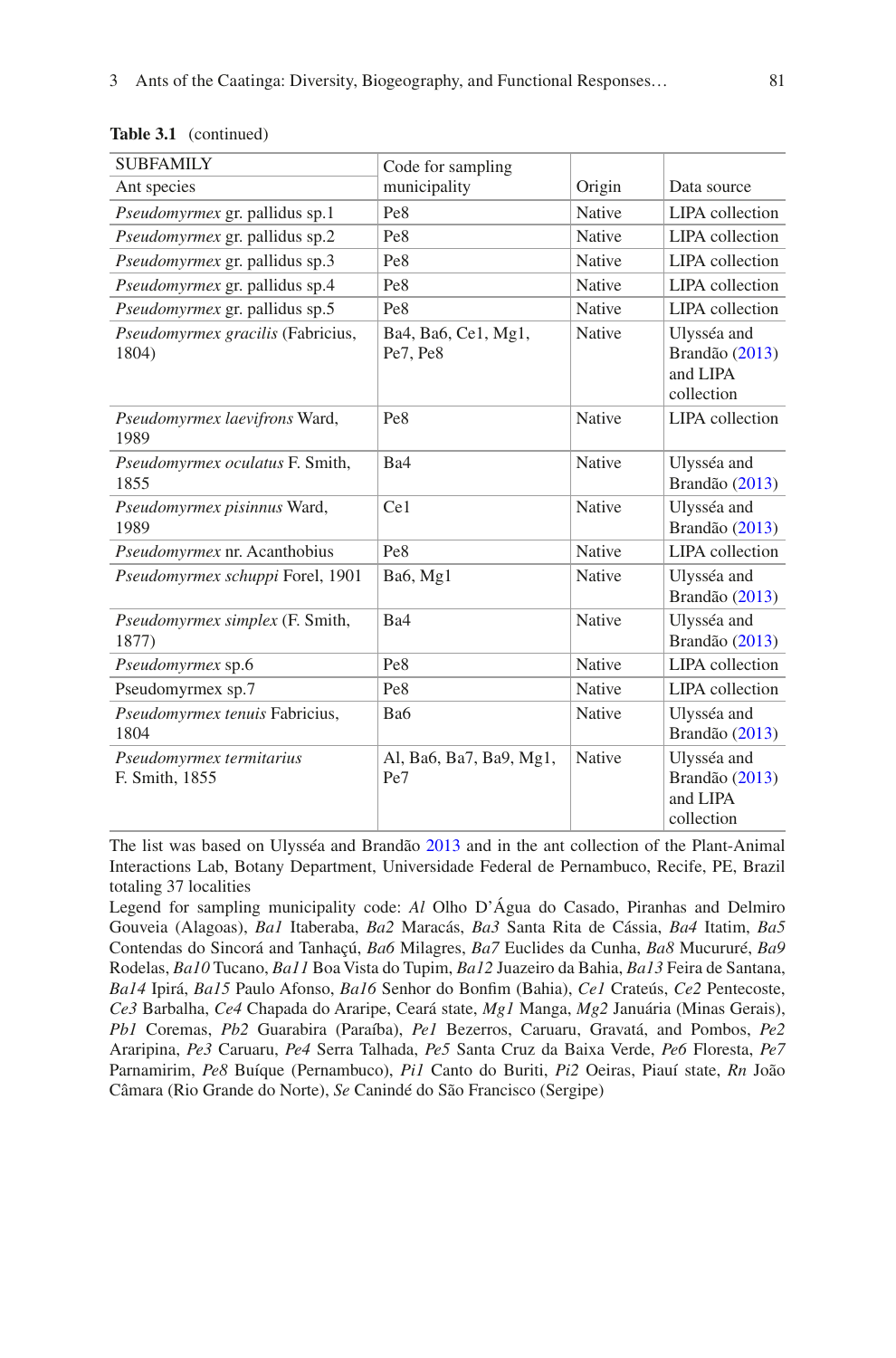<span id="page-17-0"></span>

**Fig. 3.1** (**a**) Ant species accumulation curve for 37 localities in the Caatinga, based on 571 species records. Vertical lines depict 95% confidence intervals. (**b**) Occurrence distribution of the 276 ant species across 37 localities in the Caatinga. Numbers above bars depict the number of species in each category

<span id="page-17-1"></span>

important disperser of myrmecochorous seeds in the Caatinga (Leal et al. [2014b,](#page-28-12) [c\)](#page-28-18). Another notable Caatinga endemic is the leaf-cutter *Atta opaciceps*. This is the most abundant leaf-cutting ant in Catimbau, and its colonies can consume more than 20% of leaf biomass in their foraging areas (Siqueira et al. [2017\)](#page-30-9).

## **3.3 Functional Composition**

Ants are often classified in different functional groups schemes, according to their responses to the environment (e.g., Andersen [1995](#page-26-11), [1997;](#page-26-12) Arnan et al. [2012](#page-26-13)). The most successful and widely used is the global model of ant functional groups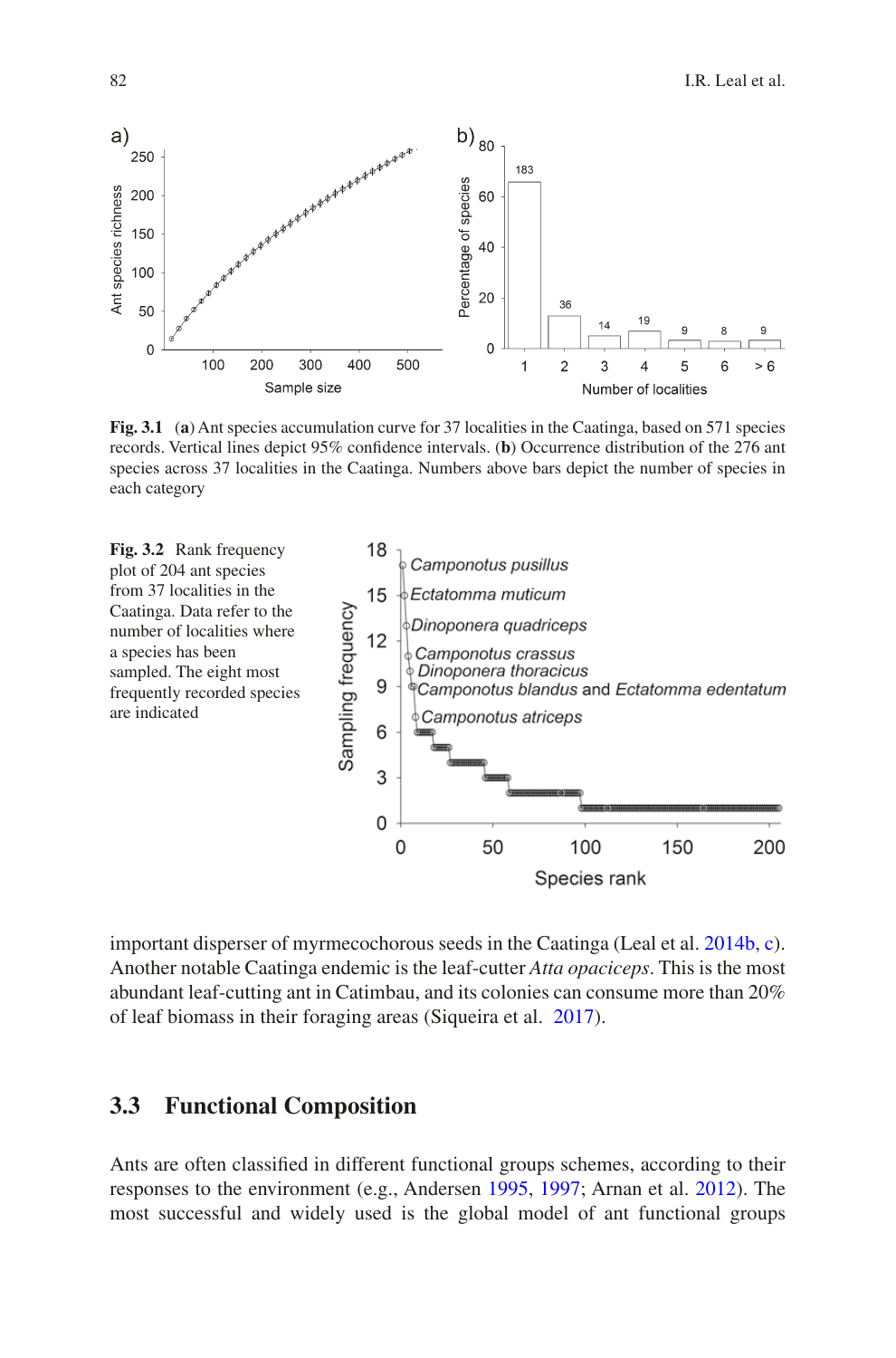| Functional group                 | Most common taxa                                                                                                  |
|----------------------------------|-------------------------------------------------------------------------------------------------------------------|
| Dominant<br>Dolichoderinae (DD)  | Azteca, Dorymyrmex, Forelius, Linepithema                                                                         |
| Subordinate<br>Camponotini (SCa) | Camponotus                                                                                                        |
| Generalized<br>Myrmicinae (GM)   | Crematogaster, Monomorium, Pheidole, Solenopsis (subgenus<br>Diplorhoptrum)                                       |
| Opportunists (Op)                | Brachymyrmex, Dinoponera, Ectatomma, Gnamptogenys,<br>Nesomyrmex, Nylanderia, Odontomachus, Tapinoma, Tetramorium |
| Cryptic species (CS)             | Acanthostichus, Rogeria, Strumigenys, Wasmannia                                                                   |
| Specialized predators<br>(SP)    | Leptogenys, Thaumatomyrmex                                                                                        |
| Army ants (Aa)                   | Eciton, Labidus, Neivamyrmex, Nomamyrmex                                                                          |
| Fire ants (Fa)                   | Solenopsis (subgenus Solenopsis)                                                                                  |
| Higher Attini (HA)               | Acromyrmex, Atta                                                                                                  |
| Lower Attini (LA)                | Apterostigma, Cyphomyrmex, Kalathomyrmex, Mycetophylax,<br>Trachymyrmex                                           |
| Tree specialists (TS)            | Cephalotes, Myrmelachista, Pseudomyrmex                                                                           |

<span id="page-18-0"></span>**Table 3.2** Ant functional-group classification in relation to stress and disturbance (Andersen [1995,](#page-26-11) [1997](#page-26-12), [2000](#page-26-5)), modified for the neotropical region

proposed by Australian myrmecologists (Andersen [1995,](#page-26-11) [1997,](#page-26-12) [2000](#page-26-5); Hoffmann and Andersen [2003\)](#page-27-4) that classifies ants according to biogeographical scale responses to environmental stress and disturbance. This model has been adapted for the Caatinga (Oliveira et al. [2017\)](#page-29-9) and other neotropical regions in general (Leal et al. [2012;](#page-28-6) Paolucci [2016\)](#page-29-10) (Table [3.2](#page-18-0)), as follows.

**Dominant Dolichoderinae** are those species at the top of dominance hierarchies in the most productive environments, which in the case of ants, are hot, open, and structurally simple environments; they exert a strong competitive influence on other ants. They are often absent from heavily shaded habitats. **Subordinate Camponotini** (exclusively species of *Camponotus* in the neotropics) are species competitively subordinate in the presence of Dominant Dolichoderinae, but can be competitively dominant in their absence. They are ubiquitous and very species rich; however, their relative abundance in any community is generally low. They have large body size, and often display nocturnal foraging. **Generalized Myrmicinae** have a much broader distribution in relation to environmental stress and disturbance than Dominant Dolichoderinae, and tend to predominate in moderately, rather than highly, productive environments for ants (Andersen [1995](#page-26-11)). They are often the most abundant ants in warm environments where Dominant Dolichoderinae are absent. In the Caatinga this group includes species of *Solenopsis* subgenus *Diplorhoptrum*, which behave like species of *Monomorium* elsewhere in the world (A.N. Andersen, personal observation), in addition to species of *Pheidole* and *Crematogaster*. **Opportunists** are unspecialized, behaviorally submissive species, often with wide habitat distributions. They predominate only at sites where stress or disturbance severely limits ant productivity and diversity, and consequently where behavioral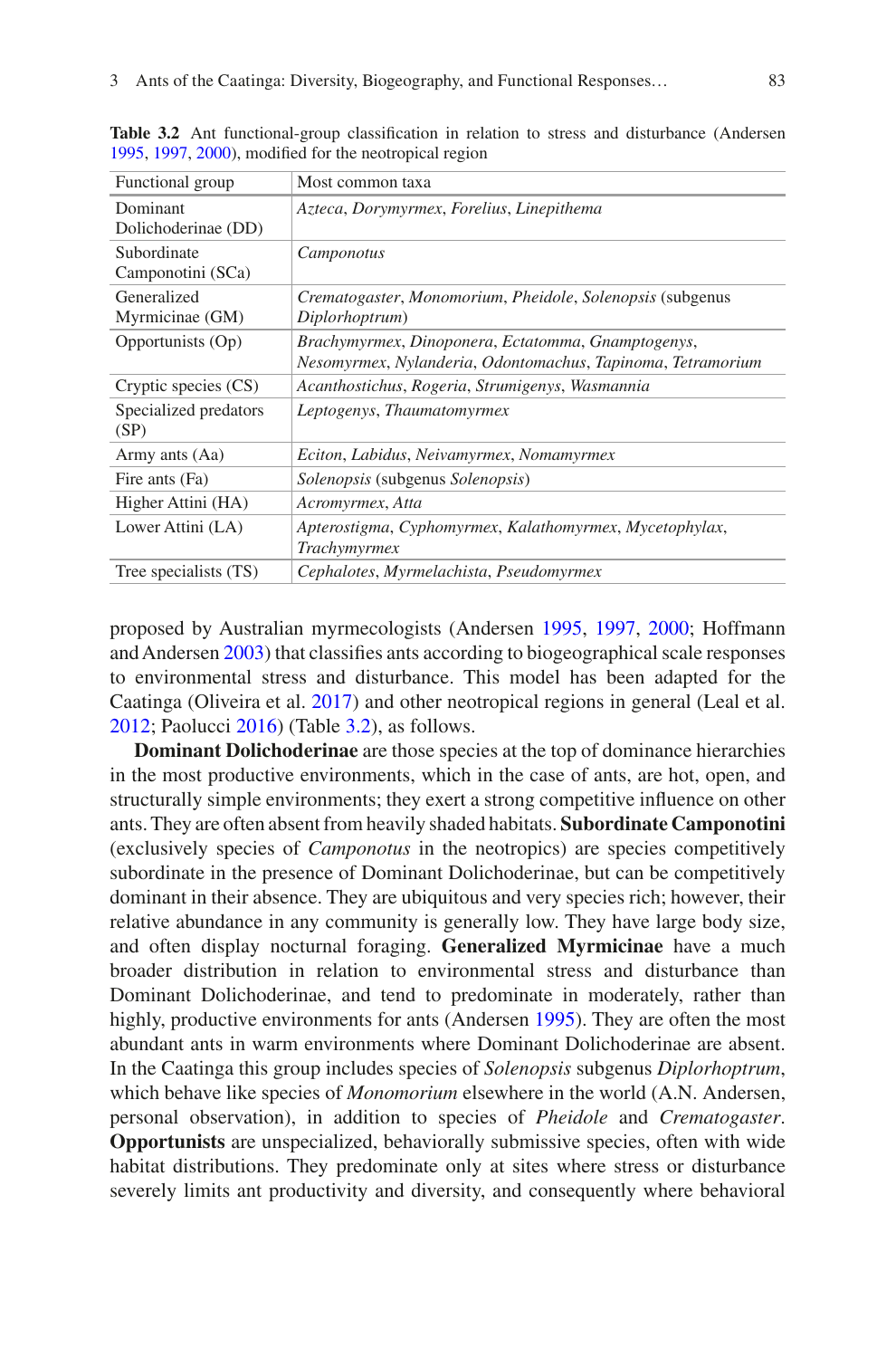dominance is low. The most common genus in the Caatinga is *Ectatomma*. **Cryptic species** are small to minute ants, predominantly from the subfamilies Myrmicinae and Ponerinae, which nest and forage almost exclusively within soil and litter, and therefore probably have little interaction with other ants. **Specialist predators** are medium- to large-sized species that are specialist predators of other arthropods. They tend to have little competitive interaction with other ants due to their specialized diets and typically low population densities. **Army ants** are highly aggressive, nomadic species with legionary recruitment. *Fire ants* are ferocious species of *Solenopsis* subgenus *Solenopsis* that have their origin in South America and become pests worldwide. **Higher Attini** are highly active and aggressive, polymorphic, species with large colony sizes that use fresh leaves to cultivate a symbiotic fungus; they are often favored by disturbance. **Lower Attini** are monomorphic, nonaggressive species with small colony sizes that use dead plant material and insect feces and corpses to cultivate a symbiotic fungus. They usually are highly sensitive to disturbance. Finally, **Tree specialists** nest exclusively in trees, and forage primarily there.

Here we quantify patterns of functional group composition at three locations where ants have been intensively surveyed: Pentecoste municipality (3°48′S, 39°20′W; Nunes et al. [2011](#page-29-11)) in Ceará state, Parnamirim municipality in Pernambuco (8°5′S, 39°34′W; Ribeiro-Neto et al. [2016](#page-29-6); Oliveira et al. [2017](#page-29-9)), and Catimbau National Park also in Pernambuco [\(8.61667°S, 37.15°W](https://tools.wmflabs.org/geohack/geohack.php?pagename=Catimbau_National_Park¶ms=-8.61667_N_-37.15_E_region:BR_type:landmark), Arcoverde et al. unpublished data). These localities differ in rainfall pattern, soil type, vegetation structure, and disturbance history. Pentecoste has the highest rainfall  $\left(\sim 1400 \text{ mm per year}\right)$ , which is uniform throughout the area, soils are mostly clay, and the vegetation is a dry forest, with a dense tree layer up to 8 m. Human pressure is apparently lower than at the other two localities (Nunes et al. [2011\)](#page-29-11). Annual rainfall is a uniform 550 mm at the Parnamirim locality, where there is a mix of both sandy and clay soils. The vegetation has a sparse tree layer (up to 6 m tall) in areas with sandy soils and a denser tree layer in clay soils. Shrubs and herbs are more common in sandy soils, and disturbance is more intense in areas with clay soils (Oliveira et al. [2017\)](#page-29-9). Catimbau has a steep rainfall gradient (from 1100 to 480 mm per year), soils are predominantly sandy, and tree cover increases with increasing rainfall (Rito et al. [2017\)](#page-29-12). Shrubs and herbs predominate in dryer areas, and human pressure is higher in Catimbau than in the other two localities.

Our results show Generalized Myrmicinae as the most common and species-rich functional group in the Caatinga, followed by Opportunists and Subordinate Camponotini (Fig. [3.3](#page-20-0)). These results are in agreement with the Andersen's global model that predicts Generalized Myrmicinae to be numerically dominant in warm environments where Dominant Dolichoderinae does not dominate. Although the high temperatures and generally open habitats of the Caatinga favor Dominant Dolichoderinae, such species require a high availability of liquid carbohydrates in the form of honeydew secretions to fuel their dominance (Davidson [1997;](#page-27-16) Blüthgen and Fiedler [2004](#page-26-14); Blüthgen et al. [2006\)](#page-26-15), which does not occur in Caatinga vegetation (Câmara et al. unpublished data). Our results also highlight the prominence of Tree specialists in the Caatinga, which contributed >10% of total species (Fig. [3.3b\)](#page-20-0).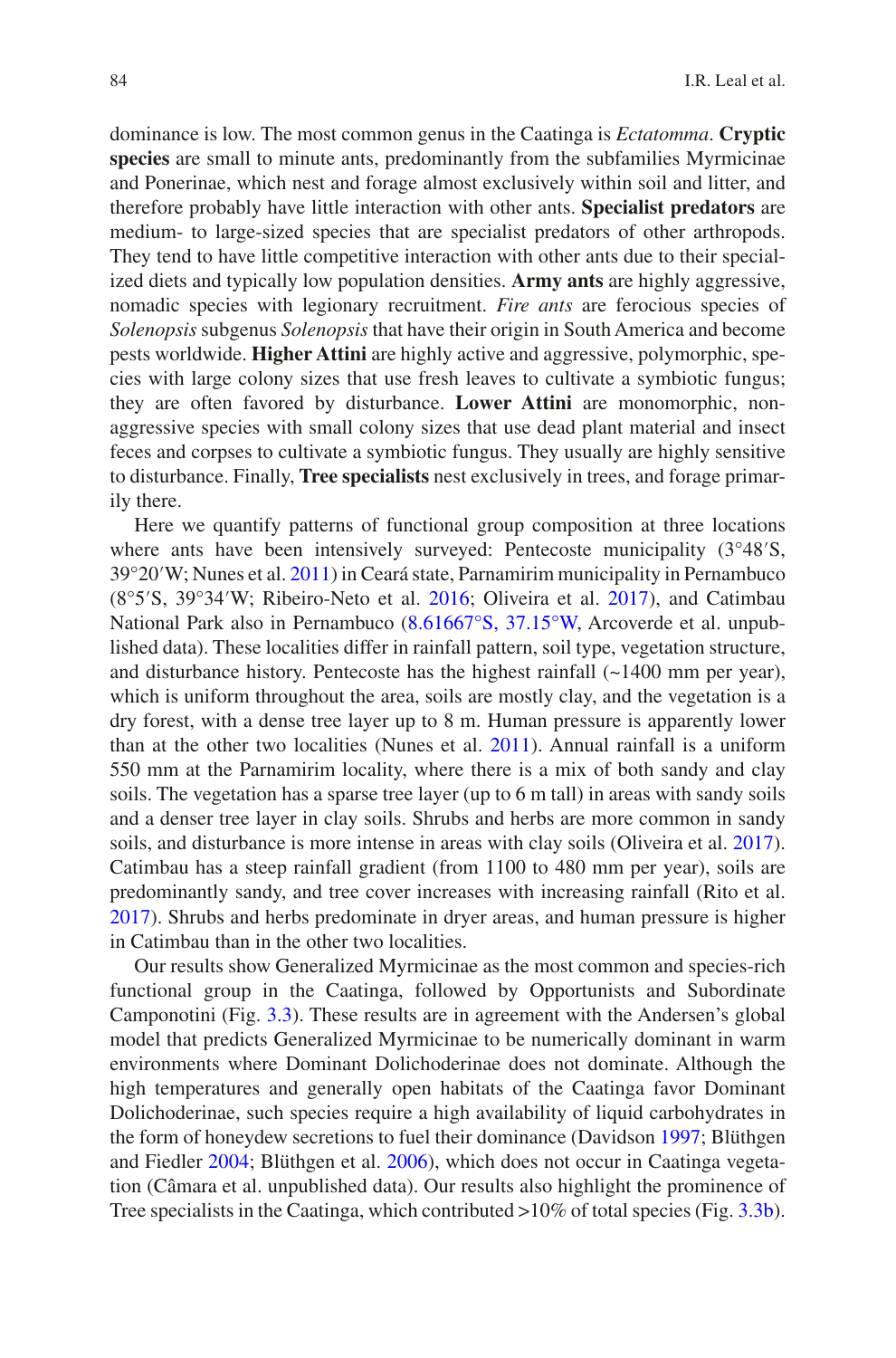<span id="page-20-0"></span>

**Fig. 3.3** Ant functional group composition (**a** relative abundance; and **b** relative species richness) at three Caatinga localities (Catimbau, Parnamirim [Parnam.], Pentecoste [Pentec.]), and considering the three localities together (Overall). The functional groups are: *AA* Army ants, *CS* Cryptic species, *DD* Dominant Dolichoderinae, *FA* fire ants, *GM* Generalized Myrmicinae, *HA* Higher Attini, *LA* Lower Attini, *Op* Opportunists, *SCa* Subordinate Camponotini, *SP* Specialist predators, *TS* Tree specialist

Their very low abundance (Fig. [3.3a](#page-20-0)) is likely an artefact of sampling based on pitfall traps in the ground.

Functional-group composition varied markedly among localities in terms of abundance  $(\chi^2 = 53.6, p < 0.0001, df = 20, Fig. 3.3a)$  $(\chi^2 = 53.6, p < 0.0001, df = 20, Fig. 3.3a)$ , but only marginally so with species richness ( $\chi^2$  = 30.3,  $p$  = 0.06, d $f$  = 20, Fig. [3.3b](#page-20-0)). Notably, the major functional groups Dominant Dolichoderinae, Fire ants, and Higher Attini were not recorded at all in Pentecoste, and no Specialist predators or Army ants were recorded in Catimbau (Fig. [3.3](#page-20-0)). Significantly, Cryptic species are most abundant at Pentecoste, likely because of a more-developed litter layer due to higher tree cover (Leal et al. [2012](#page-28-6)). The more shaded conditions in Pentecoste can also explain the absence of Dominant Dolichoderinae, Higher Attini species, and Fire ants, as they all require open habitats (Tschinkel and King [2013](#page-30-10); Leal et al. [2014a\)](#page-28-19). Variation in soil type also contributes to variation in functional group composition. For instance, ant functional composition varies markedly between sandy and clay soils in the Parnamirim locality (Oliveira et al. [2017](#page-29-9)).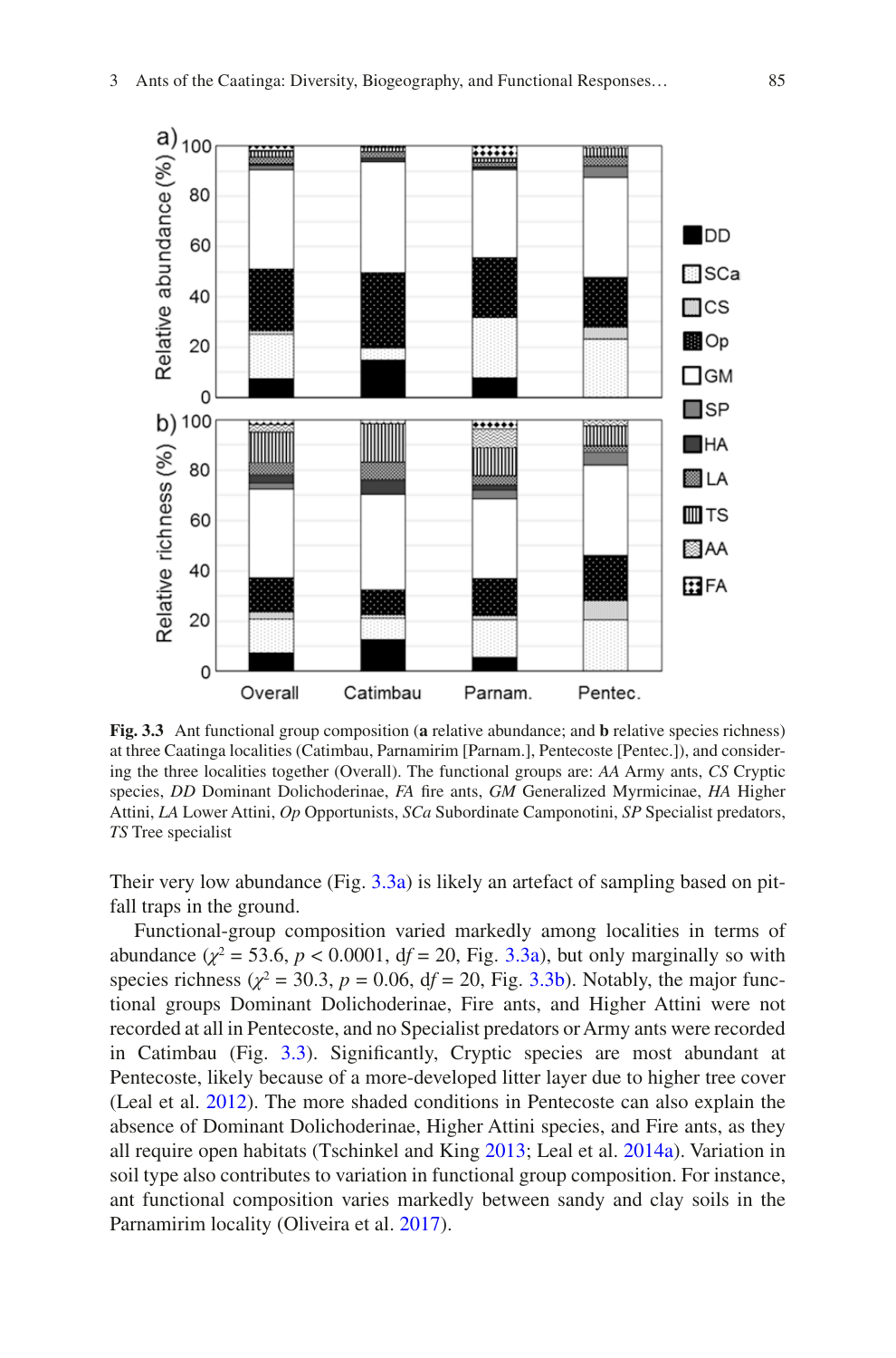## <span id="page-21-1"></span>**3.4 Responses to Anthropogenic Disturbance**

Activities such as firewood collection, exploitation of non-timber products, hunting, and grazing by livestock are considered the main sources of CAD in the Caatinga (Brasil-MMA [2013;](#page-27-17) Leal et al. [2015b;](#page-28-13) Ribeiro et al. [2015,](#page-29-4) [2016](#page-29-5)). Recent studies have addressed the issue of impacts of CAD on ant biodiversity in the Parnamirim (Oliveira et al. [2017\)](#page-29-9) and Catimbau (Arcoverde et al. unpublished data) localities by assessing ants' responses to disturbance along CAD gradients. Oliveira et al. [\(2017](#page-29-9)) also considered the role of soil type as a modulator of ant responses to disturbances. Using five CAD surrogates (density of people and livestock, and proximity to urban center, houses, and roads) across two types of soil (sandy and clay), it was found that CAD surrogates influenced ant species richness and ant functional group abundance in very different ways, but only secondarily to the effect of soil type (Table [3.3\)](#page-21-0). The different CAD surrogates appeared to influence ant species richness in different ways—some negatively and others positively. Ant species also varied in their responses to CAD, with some decreasing in abundance and others increasing. The abundances of Specialist predators and Fire ants consistently decreased with increasing CAD, whereas the abundance of Opportunists increased (Table [3.3](#page-21-0)).

|                      |               |          |          | Proximity | Proximity | Proximity |
|----------------------|---------------|----------|----------|-----------|-----------|-----------|
| Response variable    | Soil          | People   | Stock    | to road   | to farm   | to city   |
| Total species        | $0.36$ (Sa)   | $-0.308$ | 0.404    | $-0.332$  | 0.651     | $-0.538$  |
| richness             |               |          |          |           |           |           |
| Army ants            | $0.28$ (C/Sa) | 0.297    | $-0.274$ | 0.346     | 0.284     | $-0.819$  |
| Dominant             | $0.62$ (Sa)   | $-0.333$ | $-0.687$ | 0.38      | 0.886     | 0.297     |
| Dolichoderinae       |               |          |          |           |           |           |
| Fire ants            | $0.29$ (Sa)   | $-0.421$ | $-0.296$ | 0.325     | $-0.927$  | $-0.815$  |
| Generalized          | 0.39(C)       | $-0.316$ | $-0.44$  | $-0.292$  | $-0.728$  | 0.396     |
| Myrmicinae           |               |          |          |           |           |           |
| Lower Attini         | $0.39$ (Sa)   | $-0.316$ | 0.44     | $-0.292$  | $-0.728$  | $-0.396$  |
| Opportunists         | $0.98$ (Sa)   | 0.532    | 0.507    | 0.296     | $-0.999$  | $-0.966$  |
| Specialist predators | $0.84$ (Sa)   | $-0.318$ | $-0.549$ | 0.33      | $-0.569$  | $-0.769$  |
| Subordinate          | 0.27(C)       | $-0.926$ | $-0.282$ | 0.93      | $-0.349$  | $-0.997$  |
| Camponotini          |               |          |          |           |           |           |
| Tree specialists     | 0.55(C)       | $-0.372$ | 0.348    | $-0.505$  | 0.29      | 0.425     |

<span id="page-21-0"></span>**Table 3.3** Relative importance of soil type and five chronic anthropogenic disturbance metrics as predictors of total ant species richness and ant functional group abundance in Caatinga

Relative importance varies between 0 and 1, with the higher the values, the higher their importance in predicting response variables, and the sign (+/−) indicates the direction of the effects. The letter (*C* clay soil, *Sa* sandy soil) depicts the soil type with higher functional group abundance. The functional groups Higher Attini and Cryptic Species have not been analyzed because they were represented by single species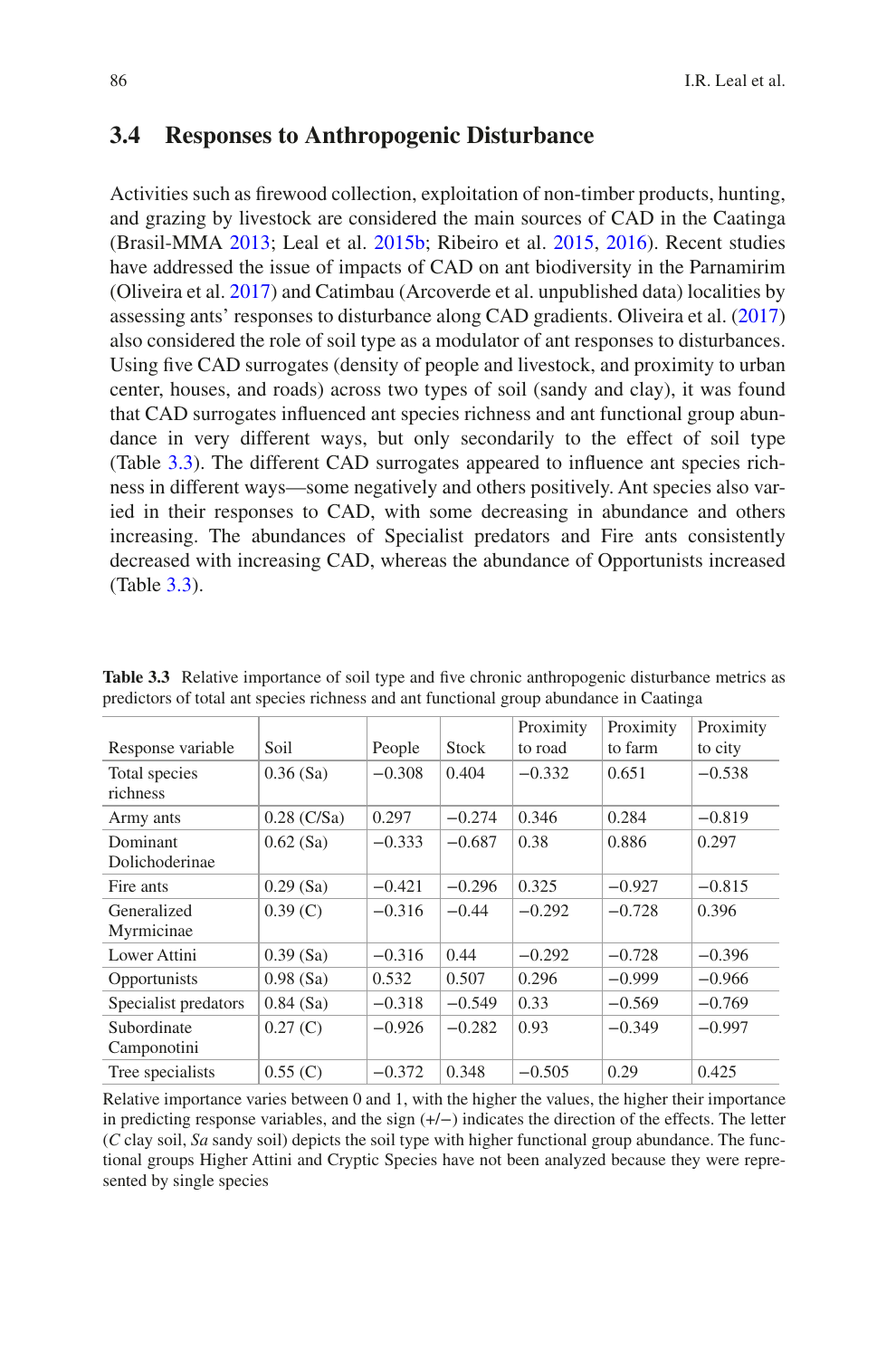Ant responses to CAD varied markedly with soil type (Fig. [3.4](#page-23-0)). On clay soil, variation in both taxonomic and functional-group composition were related to most CAD surrogates, while on sandy soil only density of people plus distance to city (taxonomic composition; Fig. [3.4c](#page-23-0)) and density of people (functional composition; Fig. [3.4d](#page-23-0)) were significant explanatory variables. Ant functional-group composition showed predictable winner–loser replacement on clay soils, with the abundance of Opportunists (disturbance winners) increasing with CAD, and that of Specialist predators (disturbance losers) decreasing (Fig. [3.4f](#page-23-0)). The stronger response of ant communities to CAD on clay soils is likely related to higher-intensity land use, and therefore greater disturbance, on clay than on sandy soils.

In the Catimbau study (Arcoverde et al. unpublished data) all sites were on sandy soil. Neither overall richness nor abundance varied with CAD, but community composition did. The abundances of Dominant Dolichoderinae and Subordinate Camponotini increased and decreased, respectively, with increasing CAD. Both studies therefore revealed significant change in the ant taxonomic and functional composition with disturbance, with predictable winner–loser replacement. Disturbance winners were highly generalized species with wide environmental tolerances (Opportunists) and species favoring open habitats (Dominant Dolichoderinae). In contrast, highly specialized species such as Specialist predators were disturbance losers. These patterns of winner–loser replacement in relation to disturbance occur throughout the world (Andersen [1997;](#page-26-12) Hoffmann and Andersen [2003;](#page-27-4) Leal et al. [2012](#page-28-6)).

## **3.5 Responses to Climate Change**

As the world temperature rises and rainfall patterns change, concern about the impact of climate change on biodiversity increases. One way of investigating the ecological consequences of climate change is to examine ecological change over climate gradients, using an approach that substitutes space for time (Koch et al. 1995; Williams et al. 1995; Canadell et al. 2002; De Frenne et al. 2013). Catimbau is an ideal locality for such a study, given that mean annual rainfall varies from 1100 to 480 mm in an area of just 607 km<sup>2</sup>, representing virtually the entire rainfall variation in the Caatinga.

Neither species richness nor abundance varied with rainfall at the Catimbau sites, but both species and functional-group composition did (Fig. [3.5](#page-24-0)). Changes in the community composition were driven by *Cephalotes pusillus*, *Pheidole* sp. C, *Pseudomyrmex* sp. B, *Pheidole* sp. L, and *Azteca* sp. A, rare species mainly associated with high rainfall areas. For functional groups, the abundance of Tree specialists and Opportunists declined and increased, respectively, with increasing aridity. These results suggest that aridity leads to a vulnerability of rare and specialized species and functional groups, and benefits more generalist ones, such as the Opportunists group. This study also investigates the potential impacts of CAD (for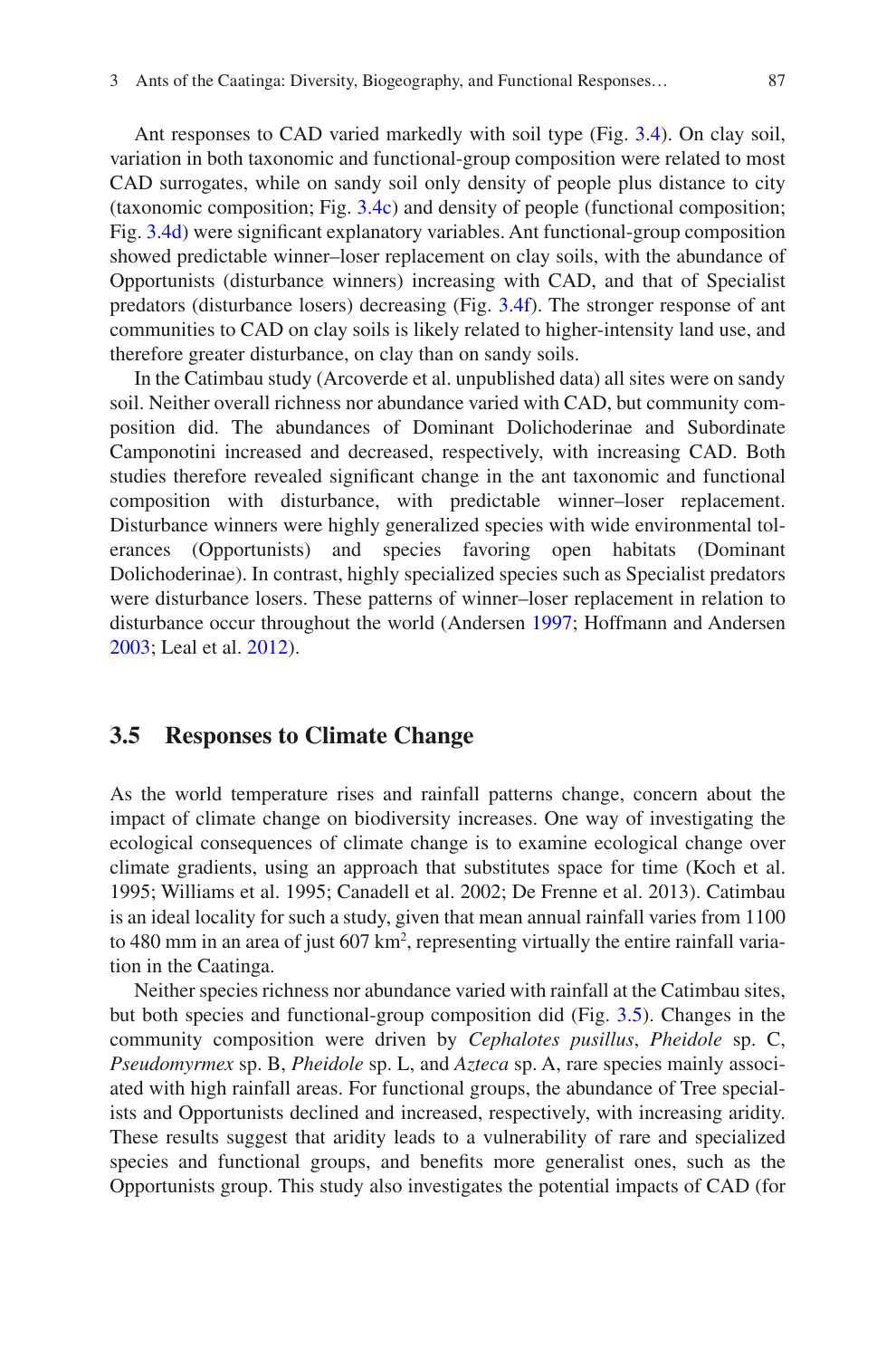<span id="page-23-0"></span>

**Fig. 3.4** Canonical correspondence analysis of 47 sites near Parnamirim based on taxonomic (**a**, **c**, **e**) and functional group (**b**, **d**, **f**) composition, with significant ( $p < 0.05$  based on 10,000 aleatorizations) disturbance metrics shown as vectors. The different panels represent different soil types: (**a**, **b** both sand clay; **c**, **d** sand; **e**, **f** clay) (Adapted from Oliveira et al. [2017](#page-29-9))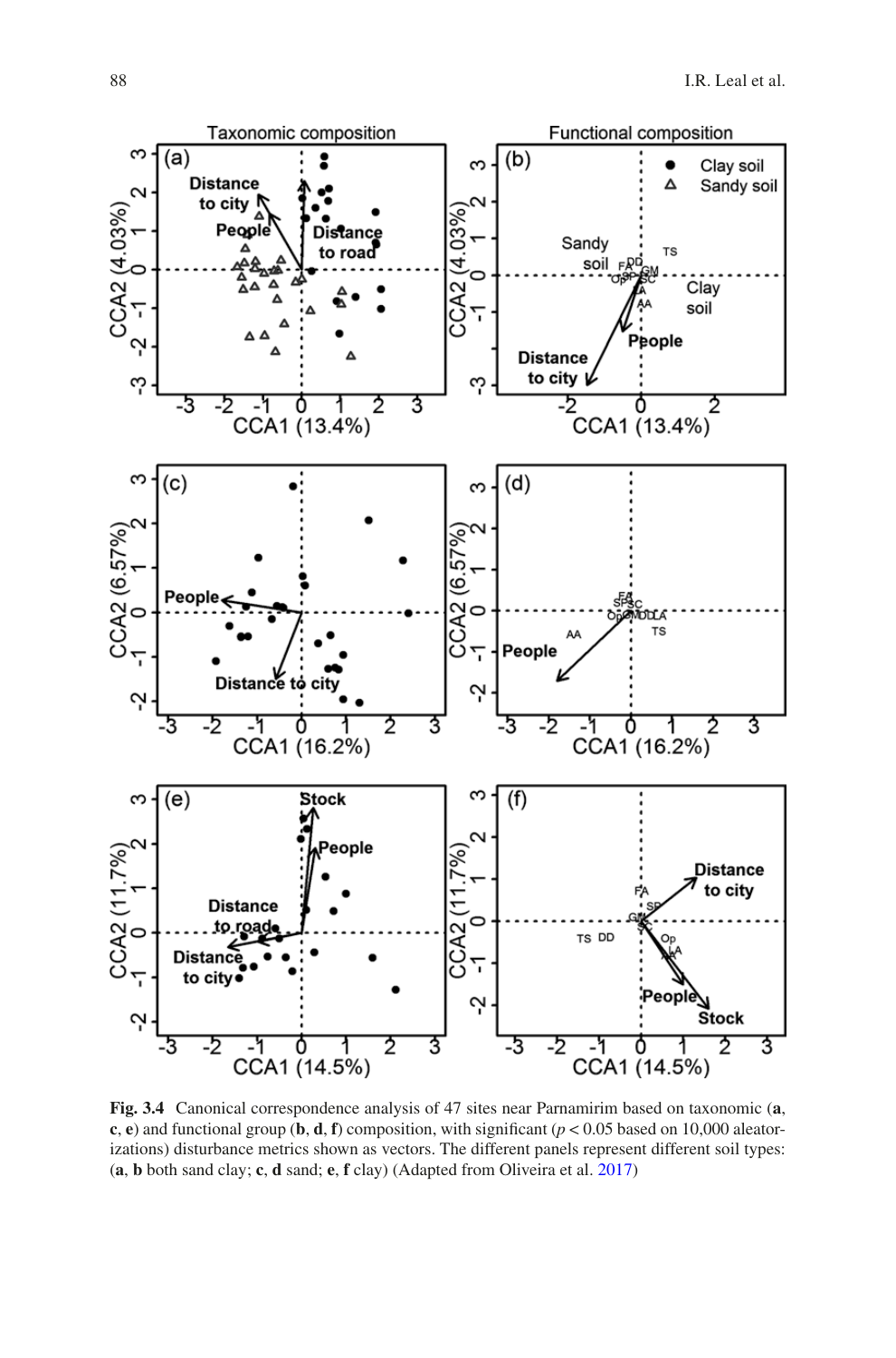<span id="page-24-0"></span>

**Fig. 3.5** Canonical correspondence analysis of 20 sites in Catimbau National Park based on taxonomic (**a**) and functional group (**b**) composition, with rainfall fitted as vectors. Circle size increases with increasing rainfall (Arcoverde et al. unpublished data)

disturbance results refer to Sect. [3.4](#page-21-1)) associated with climate change; however, the system failed to find an interaction between both factors.

Although Arcoverde et al. (unpublished data) did not find an interaction between rainfall and disturbance in Catimbau, this scenario might change in the future. Previous studies have shown the negative synergetic impact of disturbance and climate change on biodiversity (Travis [2003;](#page-30-4) García-Valdés et al. [2015](#page-27-10)) and the development of this project will help to shed some light in this matter for the Caatinga biome. Moreover, climate change can interact with disturbance in unexpected ways that affect the structure of ant communities. In this regard, ant communities from areas with hot, arid climates are more likely to be at greater risk (Gibb et al. 2015).

## **3.6 Conclusion**

The true size of the Caatinga ant fauna is without doubt substantially higher than the 276 species that we have listed. The species accumulation curve shows no sign of approaching an asymptote. The great majority of the Caatinga has not been intensively sampled for ants, and the intensive sampling that has been conducted reveals high rates of species turnover between localities. For example, of the total 50 named species in the Parnamirim and Catimbau studies, only 11 (22%) occurred in both locations. The total Caatinga ant fauna is likely to approach or even exceed 400 species. However, this still makes it highly depauperate in a neotropical context, as illustrated by comparative data at a site scale. For example, the typical site species richness in the Caatinga of 15–25 (Oliveira et al. [2017](#page-29-9); Arcoverde et al. unpublished data) is less than half that of the minimum values for Cerrado (Campos et al. [2011;](#page-27-18) Vasconcelos et al. unpublished data). The very low level of endemism of the ant fauna is also highly notable. Such low diversity and endemism is in stark contrast to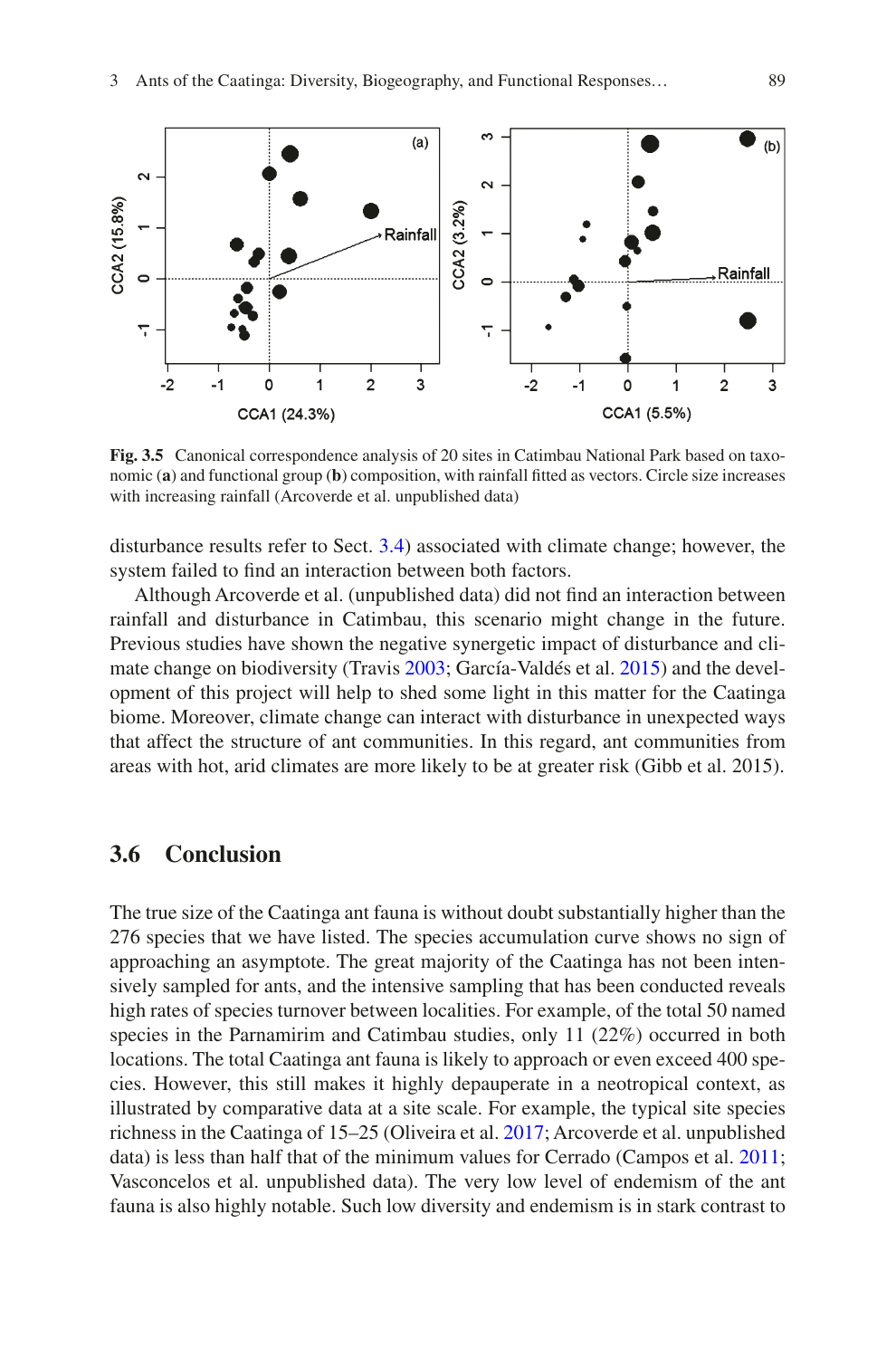the Caatinga flora (Queiroz [2006;](#page-29-13) Queiroz and Lavin [2011](#page-29-14)) and other faunal groups, including mammals (Gutiérrez and Marinho-Filho [2017](#page-27-19)), reptiles (Rodrigues [1996](#page-29-15), [2003\)](#page-29-16), and bees (Zanella and Martins [2003\)](#page-30-11).

Intriguingly, the Caatinga ant fauna appears to have a very different biogeographic origin to that of the Caatinga flora. The great majority of Caatinga ant species also occur in Cerrado, such that the Caatinga ant fauna is essentially a subset of the far more diverse Cerrado fauna. It seems clear that the Caatinga ant fauna has been relatively recently derived from the Cerrado fauna. In contrast, the Caatinga flora is an ancient (ca. 30 million years old) arid-adapted one that has very few affinities with the Cerrado flora (Pennington et al. [2009](#page-29-17)). This raises the question, if Caatinga plants came from ancient arid-adapted vegetation, then why didn't comparable ants come as well? Perhaps they did, but were replaced by Cerrado elements during the wetter and cooler climate and associated humid vegetation that has been inferred for the Caatinga region during the Late Pleistocene and Early Holocene (Werneck [2011;](#page-30-12) Werneck et al. [2011\)](#page-30-13).

Most of the endemic Caatinga flora is associated with sandy soils, which were far more widespread before the Early Quaternary (Werneck [2011;](#page-30-12) Werneck et al. [2011\)](#page-30-13). This is also the case for snakes and lizards: for example, 27% of all Caatinga squamate species are restricted to the São Francisco sand dunes, which cover <1% of the total Caatinga area (Rodrigues [1996](#page-29-15), [2003\)](#page-29-16). The extent to which endemism within the Caatinga ant fauna is associated with sandy soils is unknown, but the São Francisco sand dunes are a priority for further sampling, and may throw important light on the biogeographic history of the Caatinga ant fauna.

The Caatinga biome suffers from extensive anthropogenic disturbance, and has only a very small proportion protected in conservation regions. We have shown that both the species and functional-group composition of the ant fauna is sensitive to disturbance. This has important implications for the many ecosystem services provided by ants. For example, the Caatinga is a global hotspot for myrmecochory, with a large proportion of species dependent on ants for seed dispersal (Leal et al. [2015a](#page-28-17)), and the ant species providing the highest-quality dispersal services, *Dinoponera quadriceps*, is highly sensitive to disturbance (Leal et al. [2014b](#page-28-12), [c\)](#page-28-18). Seed removal by *D. quadriceps* has been shown to decrease with increasing levels of disturbance, with disturbance reducing mean dispersal distance four-fold (Leal et al. [2014b\)](#page-28-12). From a conservation standpoint, the preservation of Caatinga areas with high biodiversity value, such as Catimbau National Park and other areas that currently hold significant areas of relatively undisturbed vegetation, are priorities for maintaining Caatinga biodiversity into the future.

**Acknowledgements** Our studies on Caatinga ants have been supported by the 'Conselho Nacional de Desenvolvimento Científico e Tecnológico' (CNPq, processes: DCR 300582/1998-6, Universal 477290/2009-4 and 470480/2013-0, PELD 403770/2012-2, CNPQ-DFG 490450/2013- 0), 'Coordenação de Aperfeiçoamento de Pessoal de Nível Superior' (CAPES, processes: Estágio Sênior 2009/09-9 and 2411-14-8, PVE 88881.030482/2013-01), and 'Fundação de Amparo à Ciência e Tecnologia do Estado de Pernambuco' (FACEPE, processes: APQ 0140-2.05/08 and 0738-2.05/12, PRONEX 0138-2.05/14). IRL thanks CNPq for productivity grants (processes: 305970/2004-6, 304346/2007-1, 302574/2010-7, 305611/2014-3) and Xavier Arnan for post-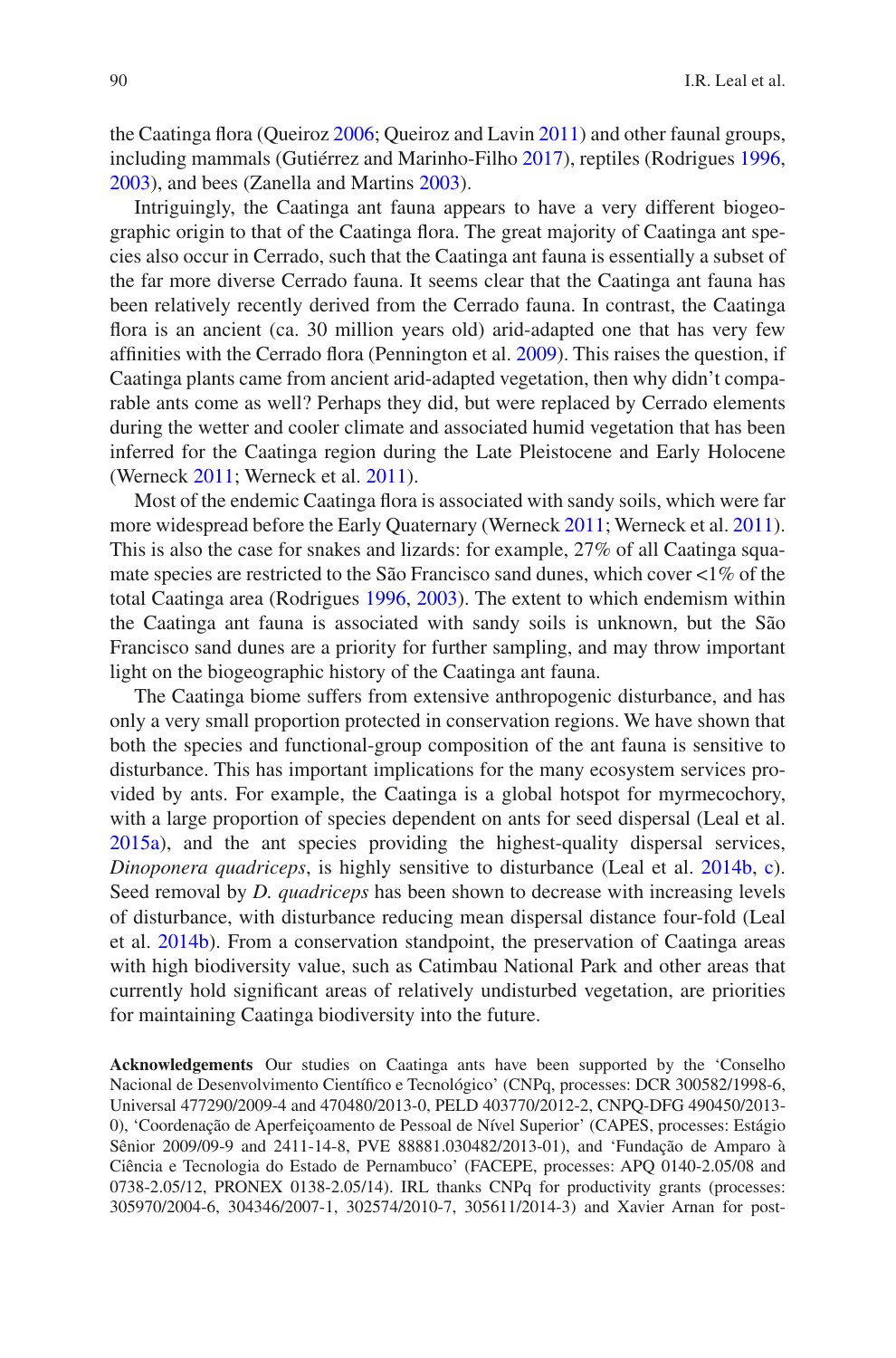doctorate grants (processes: 167533/2013-4 and 165623/2015-2). We would like to thank the Estação de Agricultura Irrigada de Parnamirim and Centro de Pesquisas Ambientais do Nordeste (CEPAN) for logistical support and the landowners for giving us permission to work on their properties in the Xingó region, Parnamirim municipality, and Catimbau region. Finally, we also thank all our students and colleagues who have assisted with field work and participated in fruitful discussions: Birte M. Albreicht, Carlos H. F. Silva, Elâine M. S. Ribeiro, Felipe F. S. Siqueira, Julia E. Backé, Kátia F. Rito, Laura Carolina Leal, Kelaine Demetrio, Marcelo Tabarelli, Marcos V. Meiado, Rainer Wirth, and Talita Câmara.

## **References**

- <span id="page-26-8"></span>Ab'Saber AN (1999) Sertões e sertanejos: uma geografia humana sofrida. Estudos Avançados 13:7–59
- <span id="page-26-11"></span>Andersen AN (1995) A classification of Australian ant communities based on functional groups which parallel plant life-forms in relation to stress and disturbance. J Biogeogr 22:15–29
- <span id="page-26-12"></span>Andersen AN (1997) Functional groups and patterns of organization in North American ant communities: a comparison with Australia. J Biogeogr 24:433–460
- <span id="page-26-5"></span>Andersen AN (2000) A global ecology of rain forest ants: functional groups in relation to stress and disturbance. In: Agosti D, Majer JD, Alonso L, Shultz T (eds) Ants: standard methods for measuring and monitoring biodiversity. Smithsonian Institution Press, Washington, DC, pp 25–34
- Andersen AN, Majer JD (2004) Ants show the way down under: invertebrates as bioindicators in land management. Front Ecol Environ 2:291–298. [https://doi.](https://doi.org/10.1890/1540-9295(2004)002[0292:astwdu]2.0.co;2) [org/10.1890/1540-9295\(2004\)002\[0292:astwdu\]2.0.co;2](https://doi.org/10.1890/1540-9295(2004)002[0292:astwdu]2.0.co;2)
- <span id="page-26-3"></span>Andersen AN, Hertog T, Woinarski JC (2006) Long term fire exclusion and ant community structure in an Australian tropical savanna: congruence with vegetation succession. J Biogeogr 33:823–832
- <span id="page-26-7"></span>Andersen AN, Del Toro I, Parr CL (2015) Savanna ant species richness is maintained along a bioclimatic gradient of increasing latitude and decreasing rainfall in northern Australia. J Biogeogr 42:2313–2322.<https://doi.org/10.1111/jbi.12599>
- <span id="page-26-4"></span>Arnan X, Rodrigo A, Retana J (2006) Post-fire recovery of Mediterranean ground ant communities follows vegetation and dryness gradients. J Biogeogr 33:1246–1258
- <span id="page-26-2"></span>Arnan X, Gracia M, Comas L, Retana J (2009) Forest management conditioning ground ant community structure and composition in temperate conifer forests in the Pyrenees Mountains. For Ecol Manag 258:51–59
- <span id="page-26-13"></span>Arnan X, Cerda X, Retana J (2012) Distinctive life traits and distribution along environmental gradients of dominant and subordinate Mediterranean ant species. Oecologia 170:489–500
- <span id="page-26-10"></span>Azevedo-Filho PA et al (2003) Biodiversidade da mirmecofauna (Hymenoptera: Formicidae) em uma floresta primária da Serra de Baturité-Ceará. Ciências e Tecnologia 5:17–29
- <span id="page-26-6"></span>Beaumont KP, Mackay DA, Whalen MA (2012) The effects of prescribed burning on epigaeic ant communities in eucalypt forest of South Australia. For Ecol Manag 271:147–157. [https://doi.](https://doi.org/10.1016/j.foreco.2012.02.007) [org/10.1016/j.foreco.2012.02.007](https://doi.org/10.1016/j.foreco.2012.02.007)
- <span id="page-26-14"></span>Blüthgen N, Fiedler K (2004) Preferences for sugars and amino acids and their conditionality in a diverse nectar-feeding ant community. J Anim Ecol 73:155–166
- <span id="page-26-15"></span>Blüthgen N, Mezger D, Linsenmair K (2006) Ant-hemipteran trophobioses in a Bornean rainforestdiversity, specificity and monopolisation. Insect Soc 53:194–203
- <span id="page-26-1"></span>Bolton B (2003) Synopsis and classification of Formicidae. Mem Am Entomol Inst 71:1–370
- <span id="page-26-0"></span>Bolton B (2016) An online catalog of the ants of the world. [http://antcat.org.](http://antcat.org) Accessed 9 Aug 2016
- <span id="page-26-9"></span>Brady SG, Fisher BL, Schultz TR, Ward PS (2014) The rise of army ants and their relatives: diversification of specialized predatory doryline ants. BMC Evol Biol 14:93. [https://doi.](https://doi.org/10.1186/1471-2148-14-93) [org/10.1186/1471-2148-14-93](https://doi.org/10.1186/1471-2148-14-93)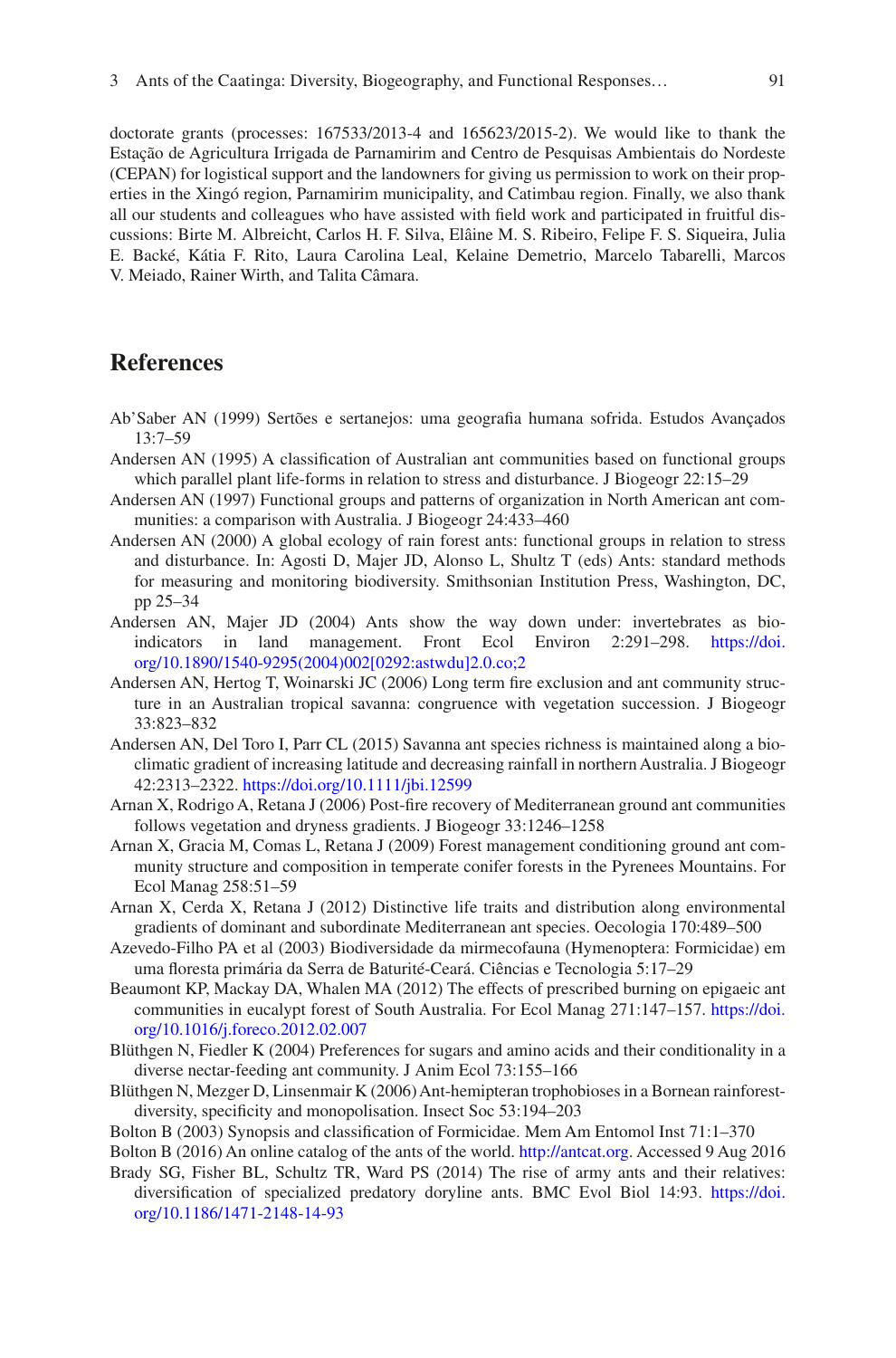- <span id="page-27-13"></span>Brandão CRF (1995) Formigas dos Cerrados e das Caatingas. Universidade de São Paulo, São Paulo
- <span id="page-27-17"></span>Brasil-MMA (2013) Caatinga. <http://www.mma.gov.br/biomas/caatinga>
- <span id="page-27-18"></span>Campos RI, Vasconcelos HL, Andersen AN, Frizzo TL, Spena KC (2011) Multi-scale ant diversity in savanna woodlands: an intercontinental comparison. Austral Ecol 36:983–992
- <span id="page-27-5"></span>Colwell RK, Brehm G, Cardelús CL, Gilman AC, Longino JT (2008) Global warming, elevational range shifts, and lowland biotic attrition in the wet tropics. Science 322:258–261. [https://doi.](https://doi.org/10.1126/science.1162547) [org/10.1126/science.1162547](https://doi.org/10.1126/science.1162547)
- <span id="page-27-16"></span>Davidson DW (1997) The role of resource imbalances in the evolutionary ecology of tropical arboreal ants. Biol J Linn Soc 61:153–181. <https://doi.org/10.1111/j.1095-8312.1997.tb01785.x>
- <span id="page-27-15"></span>de Andrade ML, Baroni Urbani C (1999) Diversity and adaptation in the ant genus Cephalotes, past and present (Hymenoptera, Formicidae). Stuttg Beitr Naturkunde 271:1–889
- <span id="page-27-1"></span>Del Toro I, Ribbons RR, Pelini SL (2012) The little things that run the world revisited: a review of ant-mediated ecosystem services and disservices (Hymenoptera: Formicidae). Myrmecol News 17:133–146
- <span id="page-27-7"></span>Del Toro I, Silva RR, Ellison AE, Andersen A (2015) Predicted impacts of climatic change on ant functional diversity and distributions in eastern North American forests. Divers Distrib 21:781–791
- <span id="page-27-8"></span>Deutsch CA, Tewksbury JJ, Huey RB, Sheldon KS, Ghalambor CK, Haak DC, Martin PR (2008) Impacts of climate warming on terrestrial ectotherms across latitude. Proc Natl Acad Sci 105:6668–6672
- <span id="page-27-6"></span>Diamond SE, Sorger DM, Hulcr J, Pelini SL, Del Toro I, Hirsch C, Oberg E, Dunn RR (2012) Who likes it hot? A global analysis of the climatic, ecological, and evolutionary determinants of warming tolerance in ants. Glob Chang Biol 18:448–456
- <span id="page-27-0"></span>Fittkau EJ, Klinge H (1973) On biomass and trophic structure of the central Amazonian rain forest ecosystem. Biotropica 5:2–14.<https://doi.org/10.2307/2989676>
- <span id="page-27-9"></span>Fitzpatrick MC, Weltzin JF, Sanders NJ, Dunn RR (2007) The biogeography of prediction error: why does the introduced range of the fire ant over-predict its native range? Glob Ecol Biogeogr 16:24–33
- <span id="page-27-2"></span>Folgarait PJ (1998) Ant biodiversity and its relationship to ecosystem functioning: a review. Biodivers Conserv 7:1221–1244
- <span id="page-27-10"></span>García-Valdés R, Svenning J-C, Zavala MA, Purves DW, Araújo MB, Saura S (2015) Evaluating the combined effects of climate and land-use change on tree species distributions. J Appl Ecol 52:902–912
- <span id="page-27-12"></span>Gariglio MA, Sampaio EVSB, Cestaro LA, Kageyama PY (2010) Uso sustentável e conservação dos recursos florestais da caatinga. Serviço Florestal Brasileiro, Brasília
- <span id="page-27-11"></span>Gibb H, Sanders NJ, Dunn RR, Watson S, Photakis M, Abril S, Andersen AN, Angulo E, Armbrecht I, Arnan X, Baccaro FB, Bishop TR, Boulay R, Castracani C, Del Toro I, Delsinne T, Diaz M, Donoso DA, Enriquez ML, Fayle TL, Feener DH, Fitzpatrick MC, Gomez C, Grasso DA, Groc S, Heterick B, Hoffmann BD, Lach L, Lattke J, Leponce M, Lessard J-P, Longino J, Lucky A, Majer J, Menke SB, Mezger D, Mori A, MunyaiT C, Paknia O, Pearce-Duvet J, Pfeiffer M, Philpott ST, de JLP S, Tista M, Vasconcelos HL, Vonshak M, Parr CL (2015) Climate mediates the effects of disturbance on ant assemblage structure. Proc R Soc B Biol Sci 282:20150418
- <span id="page-27-14"></span>Gomes JP, Iannuzzi L, Leal IR (2010) Response of the ant community to attributes of fragments and vegetation in a Northeastern Atlantic rain forest area, Brazil. Neotrop Entomol 39:898– 905. <https://doi.org/10.1590/s1519-566x2010000600008>
- <span id="page-27-19"></span>Gutiérrez EE, Marinho-Filho J (2017) The mammalian faunas endemic to the Cerrado and the Caatinga. ZooKeys 644:105–157
- <span id="page-27-3"></span>Hoffmann BD (2010) Using ants for rangeland monitoring: global patterns in the responses of ant communities to grazing. Ecol Indic 10:105–111
- <span id="page-27-4"></span>Hoffmann BD, Andersen AN (2003) Responses of ants to disturbance in Australia, with particular reference to functional groups. Austral Ecol 28:444–464. [https://doi.](https://doi.org/10.1046/j.1442-9993.2003.01301.x) [org/10.1046/j.1442-9993.2003.01301.x](https://doi.org/10.1046/j.1442-9993.2003.01301.x)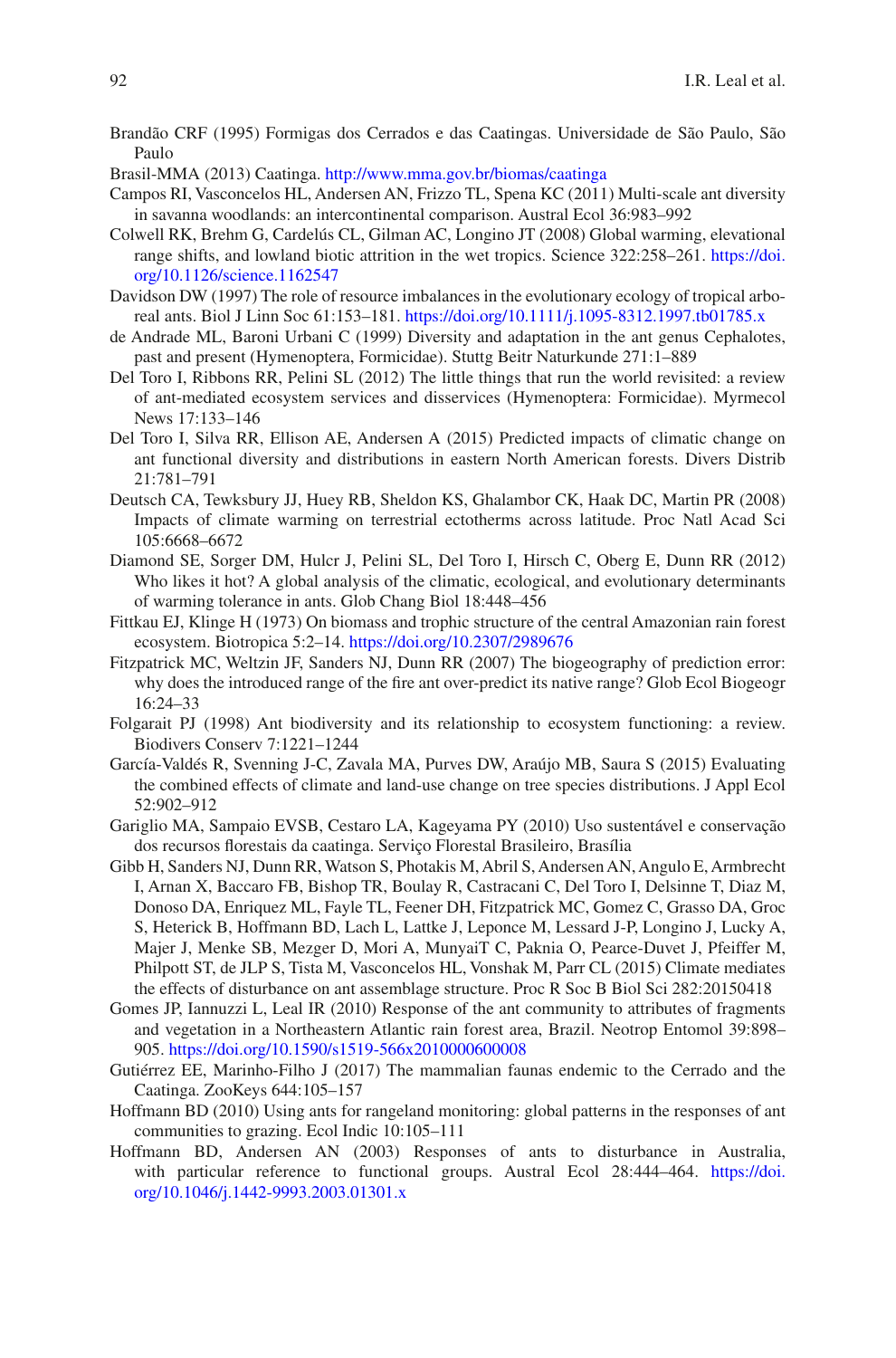- <span id="page-28-2"></span>Hölldobler B, Wilson EO (1990) The ants. The Belknap Press of Harvard University Press, Cambridge, MA
- <span id="page-28-0"></span>Hölldobler B, Wilson EO (1994) Journey to the ants: a story of scientific exploration. The Belknap Press of Harvard University Press, Cambridge, MA
- <span id="page-28-15"></span>Jentsch A, Kreyling J, Boettcher-Treschkow J, Beierkuhnlein C (2009) Beyond gradual warming: extreme weather events alter flower phenology of European grassland and heath species. Glob Chang Biol 15:837–849. <https://doi.org/10.1111/j.1365-2486.2008.01690.x>
- <span id="page-28-8"></span>Kwon T-S, Li F, Kim S-S, Chun JH, Park Y-S, Guralnick R (2016) Modelling vulnerability and range shifts in ant communities responding to future global warming in temperate forests. PLoS One 11:e0159795
- <span id="page-28-3"></span>Lach L, Parr CL, Abbott KL (eds) (2010) Ant ecology, 1st edn. Oxford University Press, New York
- <span id="page-28-11"></span>Leal IR, Silva JMC, Tabarelli M, Lacher TL, (2005) Changing the Course of Biodiversity Conservation in the Caatinga of Northeastern Brazil. Conserv Biol 19:701–706
- <span id="page-28-6"></span>Leal IR, Filgueiras BKC, Gomes JP, Iannuzzi L, Andersen AN (2012) Effects of habitat fragmentation on ant richness and functional composition in Brazilian Atlantic forest. Biodivers Conserv 21:1687–1701.<https://doi.org/10.1007/s10531-012-0271–9>
- <span id="page-28-19"></span>Leal LC, Andersen AN, Leal IR (2014a) Anthropogenic disturbance reduces seed-dispersal services for myrmecochorous plants in the Brazilian Caatinga. Oecologia 174:173–181. [https://](https://doi.org/10.1007/s00442-013-2740-6) [doi.org/10.1007/s00442-013-2740-6](https://doi.org/10.1007/s00442-013-2740-6)
- <span id="page-28-12"></span>Leal LC, Neto MCL, de Oliveira AFM, Andersen AN, Leal IR (2014b) Myrmecochores can target high-quality disperser ants: variation in elaiosome traits and ant preferences for myrmecochorous Euphorbiaceae in Brazilian Caatinga. Oecologia 174:493–500. [https://doi.org/10.1007/](https://doi.org/10.1007/s00442-013-2789-2) [s00442-013-2789-2](https://doi.org/10.1007/s00442-013-2789-2)
- <span id="page-28-18"></span>Leal IR, Wirth R, Tabarelli M (2014c) The multiple impacts of leaf-cutting ants and their novel ecological role in human-modified neotropical forests. Biotropica 46:516–528
- <span id="page-28-17"></span>Leal LC, Andersen AN, Leal IR (2015a) Disturbance winners or losers? Plants bearing extrafloral nectaries in Brazilian Caatinga. Biotropica 47:468–474. <https://doi.org/10.1111/btp.12230>
- <span id="page-28-13"></span>Leal IR, Leal LC, Andersen AN (2015b) The benefits of myrmecochory: a matter of stature. Biotropica 47:281–285. <https://doi.org/10.1111/btp.12213>
- <span id="page-28-14"></span>Magrin GO et al (2014) Central and South America. In: Boulanger J-P, Buckeridge MS, Castellanos E, Poveda G, Scarano FR, Vicuña S (eds) Climate change 2014: impacts, adaptation, and vulnerability. Part B: regional aspects. Contribution of working group II to the fifth assessment report of the intergovernmental panel on climate change. Cambridge University Press, Cambridge, pp 1499–1566
- <span id="page-28-7"></span>Majer J, Day J, Kabay E, Perriman W (1984) Recolonization by ants in bauxite mines rehabilitated by a number of different methods. J Appl Ecol 21:355–375
- <span id="page-28-1"></span>May RGE (1988) How many species are there on Earth? Science 241:1441-1449. [https://doi.](https://doi.org/10.1126/science.241.4872.1441) [org/10.1126/science.241.4872.1441](https://doi.org/10.1126/science.241.4872.1441)
- <span id="page-28-10"></span>Medeiros SS, Cavalcante AMB, Marin AMP, Tinôco LBM, Salcedo IH, Pinto TF (2012) Sinopse do Censo Demográfico para o Semiárido Brasileiro. INSA, Campina Grande
- <span id="page-28-4"></span>Meyer ST, Leal IR, Tabarelli M, Wirth R (2011) Ecosystem engineering by leaf-cutting ants: nests of *Atta cephalotes* drastically alter forest structure and microclimate. Ecol Entomol 36:14–24. <https://doi.org/10.1111/j.1365-2311.2010.01241.x>
- <span id="page-28-5"></span>Meyer ST, Neubauer M, Sayer EJ, Leal IR, Tabarelli M, Wirth R (2013) Leaf-cutting ants as ecosystem engineers: topsoil and litter perturbations around *Atta cephalotes* nests reduce nutrient availability. Ecol Entomol 38:497–504.<https://doi.org/10.1111/een.12043>
- <span id="page-28-16"></span>Ministério do Meio Ambiente (2002) Avaliação e identificação de áreas e ações prioritárias para a conservação, utilização sustentável e repartição dos benefícios da biodiversidade nos biomas brasileiros. Ministério do Meio Ambiente, Brasília
- <span id="page-28-9"></span>Nowrouzi S, Andersen AN, Macfadyen S, Staunton KM, VanDerWal J, Robson SKA (2016) Ant diversity and distribution along elevation gradients in the Australian wet tropics: the importance of seasonal moisture stability. PLoS One 11:e0153420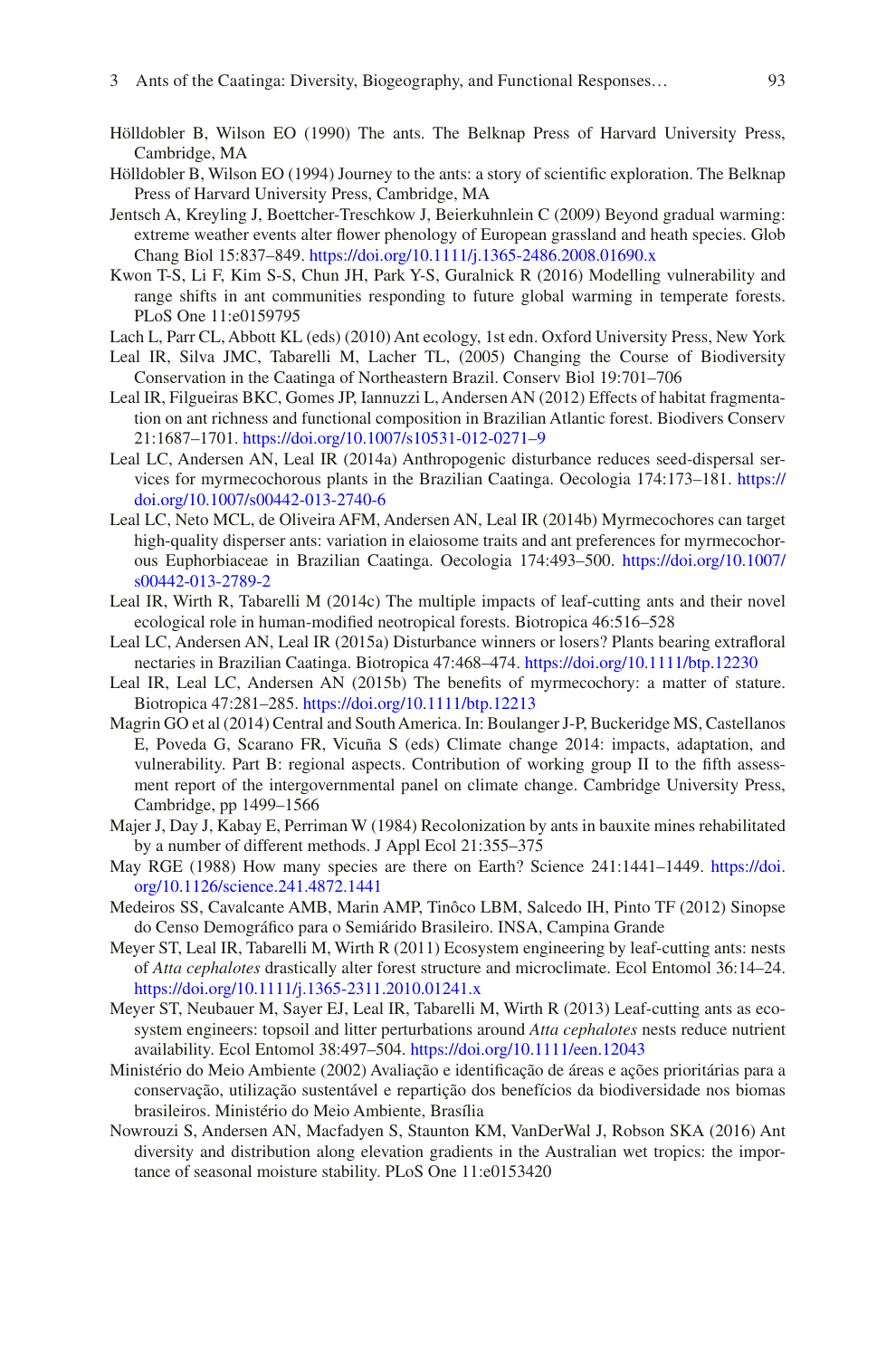- <span id="page-29-11"></span>Nunes FA, Martins Segundo GB, Vasconcelos YB, Azevedo R, Quinet Y (2011) Ground-foraging ants (Hymenoptera: Formicidae) and rainfall effect on pitfall trapping in a deciduous thorn woodland (Caatinga), Northeastern Brazil. Rev Biol Trop 59:1637–1650
- <span id="page-29-9"></span>Oliveira FMP, Ribeiro-Neto JD, Andersen AN, Leal IR (2017) Chronic anthropogenic disturbance as a secondary driver of ant community structure: interactions with soil type in Brazilian Caatinga. Environ Conserv 44:115–123. <https://doi.org/10.1017/S0376892916000291>
- <span id="page-29-10"></span>Paolucci LN (2016) Fire in the Amazon: impacts of fuel loads and frequency on ants and their interactions with seeds. DSc thesis, Universidade Federal de Viçosa, Viçosa
- <span id="page-29-17"></span>Pennington RT, Lavin M, Oliveira-Filho A (2009) Woody plant diversity, evolution, and ecology in the tropics: perspectives from seasonally dry tropical forests. Annu Rev Ecol Evol Syst 40:437–457. <https://doi.org/10.1146/annurev.ecolsys.110308.120327>
- <span id="page-29-3"></span>Ponce-Reyes R, Nicholson E, Baxter PWJ, Fuller RA, Possingham H, Burgman M (2013) Extinction risk in cloud forest fragments under climate change and habitat loss. Divers Distrib 19:518–529
- <span id="page-29-13"></span>Queiroz LP (2006) The Brazilian Caatinga: Phytogeographical pattern inferred from distribution data of the Leguminosae. In: Pennington RT, Lewis GP, Ratter JA (eds) Neotropical savannas and dry forests: plant diversity, biogeography, and conservation. Taylor & Francis/CRC Press, Oxford, pp 113–149
- <span id="page-29-14"></span>Queiroz LP, Lavin M (2011) *Coursetia* (Leguminosae) from Eastern Brazil: nuclear ribosomal and chloroplast DNA sequence analysis reveal the monophyly of three Caatinga-inhabiting species. Syst Bot 36:69–79
- <span id="page-29-1"></span>Resasco J, Pelini SL, Stuble KL, Sanders NJ, Dunn RR, Diamond SE, Ellison AM, Gotelli NJ, Levey DJ, Heil M (2014) Using historical and experimental data to reveal warming effects on ant assemblages. PLoS One 9:e88029
- <span id="page-29-4"></span>Ribeiro EMS, Arroyo-Rodríguez V, Santos BA, Tabarelli M, Leal IR (2015) Chronic anthropogenic disturbance drives the biological impoverishment of the Brazilian Caatinga vegetation. J Appl Ecol 52:611–620. <https://doi.org/10.1111/1365-2664.12420>
- <span id="page-29-5"></span>Ribeiro EMS, Santos BA, Arroyo-Rodríguez V, Tabarelli M, Souza G, Leal IR (2016) Phylogenetic impoverishment of plant communities following chronic human disturbances in the Brazilian Caatinga. Ecology 97:1583–1592
- <span id="page-29-6"></span>Ribeiro-Neto JD, Arnan X, Tabarelli M, Leal IR (2016) Chronic anthropogenic disturbance causes homogenization of plant and ant communities in the Brazilian Caatinga. Biodivers Conserv 25:943–956. <https://doi.org/10.1007/s10531-016-1099-5>
- <span id="page-29-12"></span>Rito KF, Arroyo-Rodríguez V, Queiroz RT, Leal IR, Tabarelli M (2017) Precipitation mediates the effect of human disturbance on the Brazilian Caatinga vegetation. J Ecol 105:828–838. [https://](https://doi.org/10.1111/1365-2745.12712) [doi.org/10.1111/1365-2745.12712](https://doi.org/10.1111/1365-2745.12712)
- <span id="page-29-15"></span>Rodrigues MT (1996) Lizards, snakes, and amphisbaenians from the quaternary sand dunes of the middle rio São Francisco, Bahia, Brazil. J Herpetol 30:513–523. [https://doi.](https://doi.org/10.2307/1565694) [org/10.2307/1565694](https://doi.org/10.2307/1565694)
- <span id="page-29-16"></span>Rodrigues MT (2003) Herpetofauna da Caatinga. In: Leal IR, Tabarelli M, Cardoso JM (eds) Ecologia e Conservação da Caatinga. Editora Universitária da UFPE, Recife, pp 181–236
- <span id="page-29-2"></span>Roura-Pascual N, Suarez AV, Gómez C, Pons P, Touyama Y, Wild AL, Peterson AT (2004) Geographical potential of argentine ants (*Linepithema humile* Mayr) in the face of global climate change. Proc R Soc Lond B Biol Sci 271:2527–2535
- <span id="page-29-8"></span>Schär C, Vidale PL, Lüthi D, Frei C, Häberli C, Liniger MA, Appenzeller C (2004) The role of increasing temperature variability in European summer heatwaves. Nature 427:332–336
- <span id="page-29-7"></span>Schulz K, Voigt K, Beusch C, Almeida-Cortez JS, Kowarik I, Walz A, Cierjacks A (2016) Grazing deteriorates the soil carbon stocks of Caatinga forest ecosystems in Brazil. For Ecol Manag 367:62–70.<https://doi.org/10.1016/j.foreco.2016.02.011>
- <span id="page-29-0"></span>Silva PSD, Bieber AGD, Leal IR, Wirth R, Tabarelli M (2009) Decreasing abundance of leafcutting ants across a chronosequence of advancing Atlantic forest regeneration. J Trop Ecol 25:223–227